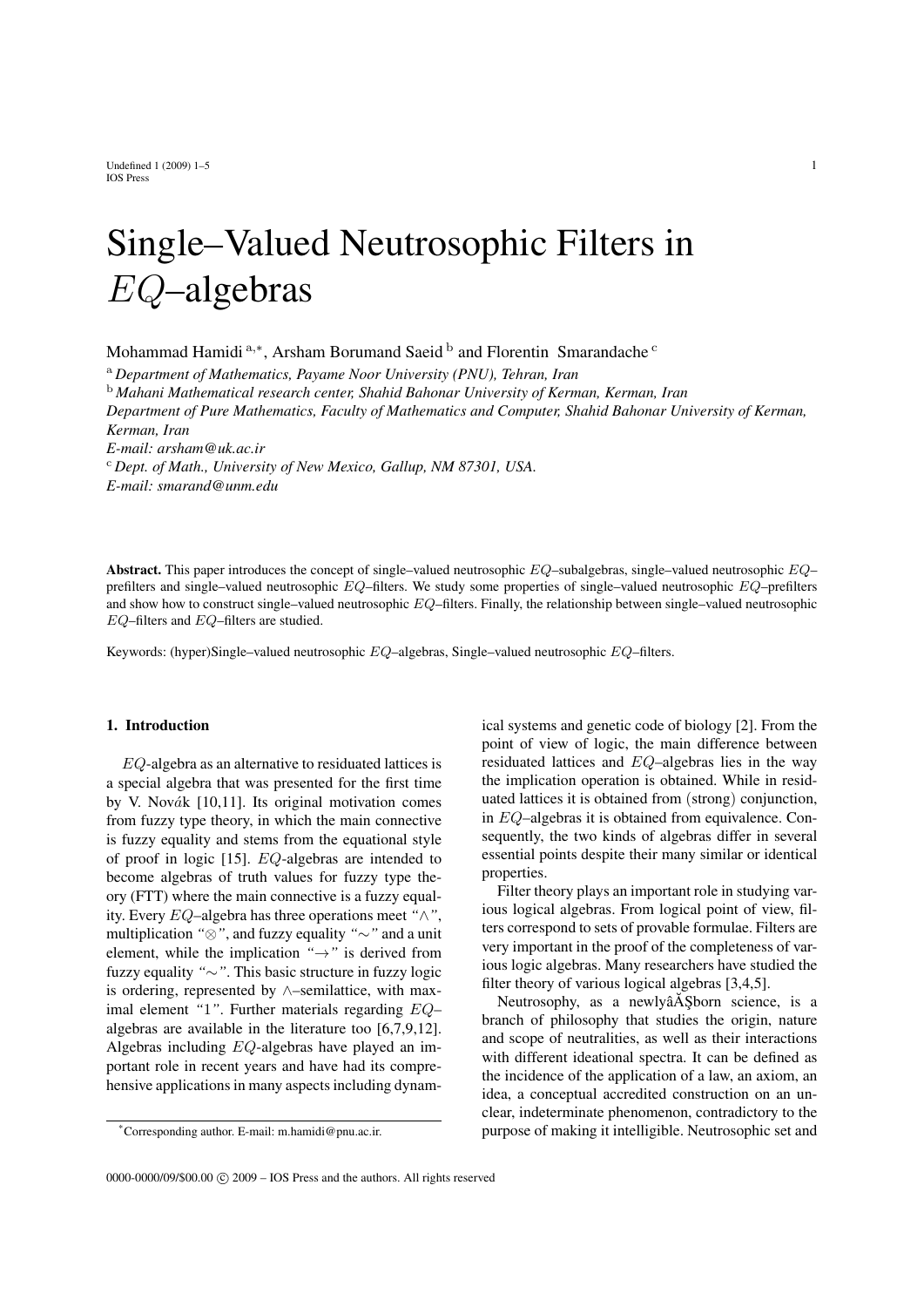neutrosophic logic are generalizations of the fuzzy set and respectively fuzzy logic (especially of intuitionistic fuzzy set and respectively intuitionistic fuzzy logic) are tools for publications on advanced studies in neutrosophy. In neutrosophic logic, a proposition has a degree of truth  $(T)$ , indeterminacy  $(I)$  and falsity  $(F)$ , where  $T$ ,  $I$ ,  $F$  are standard or non–standard subsets of  $]$ <sup>-</sup>0, 1<sup>+</sup>[. In 1995, Smarandache talked for the first time about neutrosophy and in 1999 and 2005 [14] he initiated the theory of neutrosophic set as a new mathematical tool for handling problems involving imprecise, indeterminacy, and inconsistent data. Alkhazaleh et al. generalized the concept of fuzzy soft set to neutrosophic soft set and they gave some applications of this concept in decision making and medical diagnosis [1].

Regarding these points, this paper aims to introduce the notation of single–valued neutrosophic EQ– subalgebras and single–valued neutrosophic EQ– filters. We investigate some properties of single– valued neutrosophic EQ–subalgebras and single– valued neutrosophic EQ–filters and prove them. Indeed show that how to construct single–valued neutrosophic EQ–subalgebras and single–valued neutrosophic EQ–filters. We applied the concept of homomorphisms in EQ–algebras and with this regard, new single–valued neutrosophic EQ–subalgebras and single–valued neutrosophic EQ–filters are generated.

#### 2. Preliminaries

In this section, we recall some definitions and results are indispensable to our research paper.

**Definition 2.1.** [8] *An algebra*  $\mathcal{E} = (E, \wedge, \otimes, \sim, 1)$ *of type* (2, 2, 2, 0) *is called an* EQ*–algebra, if for all*  $x, y, z, t \in E$ :

- (E1) (E, ∧, 1)*is a commutative idempotent monoid* (*i.e.* ∧*–semilattice with top element "*1*"* )*;*
- (E2)  $(E, \otimes, 1)$  *is a monoid and*  $\otimes$  *is isotone w.r.t. "*≤*"* (*where* x ≤ y *is defined as* x ∧ y = x )*;*
- (E3)  $x \sim x = 1$ *; (reflexivity axiom)*
- (E4) ((x ∧ y) ∼ z) ⊗ (t ∼ x) ≤ z ∼ (t ∧ y)*;* (*substitution axiom*)
- (E5) (x ∼ y) ⊗ (z ∼ t) ≤ (x ∼ z) ∼ (y ∼ t)*;* (*congruence axiom*)
- (E6) (x∧y∧z) ∼ x ≤ (x∧y) ∼ x*;* (*monotonicity axiom*)
- (E7) x ⊗ y ≤ x ∼ y*,* (*boundedness axiom*)*.*

*The binary operation "*∧*" is called meet* (*infimum*)*, "*⊗*" is called multiplication and "*∼*" is called fuzzy equality.*  $(E, \wedge, \otimes, \sim, 1)$  *is called a separated*  $EQ$ *algebra if*  $1 = x \sim y$ *, implies that*  $x = y$ *.* 

**Proposition 2.2.** [8] Let  $\mathcal{E}$  be an  $EQ$ –algebra,  $x \rightarrow$  $y := (x \wedge y) \sim x$  and  $\tilde{x} = x \sim 1$ . Then for all  $x, y, z \in E$ , the following properties hold:

(i)  $x \otimes y \leq x, y, \quad x \otimes y \leq x \wedge y;$ (ii)  $x \sim y = y \sim x$ ; (iii)  $(x \wedge y) \sim x \leq (x \wedge y \wedge z) \sim (x \wedge z);$  $(iv)$   $x \rightarrow x = 1$ ; (v)  $(x \sim y)$  ⊗  $(y \sim z)$  ≤  $x \sim z$ ;  $(vi)$   $(x \rightarrow y) \otimes (y \rightarrow z) \leq x \rightarrow z;$  $(vii)$   $x \leq \tilde{x}$ ,  $\tilde{1} = 1$ .

**Proposition 2.3.** [8] Let  $\mathcal{E}$  be an  $EQ$ –algebra. Then for all  $x, y, z \in E$ , the following properties hold:

(i)  $x \otimes (x \sim y) \leq \overline{y}$ ; (ii)  $(z \to (x \land y)) \otimes (x \sim t) \leq z \to (t \land y);$ (iii)  $(y \to z) \otimes (x \to y) \leq x \to z;$ (iv)  $(x \rightarrow y) \otimes (y \rightarrow x) \leq x \sim y;$ (v) if  $x \leq y \to z$ , then  $x \otimes y \leq \overline{z}$ ; (vi) if  $x \leq y \leq z$ , then  $z \sim x \leq z \sim y$  and  $x \sim z \leq x \sim y;$  $(vi)$   $x \rightarrow (y \rightarrow x) = 1$ .

**Definition 2.4.** [8] Let  $\mathcal{E} = (E, \wedge, \otimes, \sim, 1)$  be a separated  $EQ$ –algebra. A subset F of E is called an  $EQ$ – filter of E if for all  $a, b, c \in E$  it holds that

 $(i)$  1  $\in$   $F$ , (*ii*) if  $a, a \rightarrow b \in F$ , then  $b \in F$ , (*iii*) if  $a \to b \in F$ , then  $a \otimes c \to b \otimes c \in F$  and  $c \otimes a \to c \otimes b \in F$ .

**Theorem 2.5.** [8] Let  $F$  be a prefilter of separated EQ–algebra  $\mathcal E$ . Then for all  $a, b, c \in E$  it holds that

(*i*) if  $a \in F$  and  $a \leq b$ , then  $b \in F$ ; (*ii*) if  $a, a \sim b \in F$ , then  $b \in F$ ; (*iii*) If  $a, b \in F$ , then  $a \wedge b \in F$ ; (iv) If  $a \sim b \in F$  and  $b \sim c \in F$  then  $a \sim c \in F$ .

**Definition 2.6.** [17] *Let*  $\mathcal E$  *be an EQ–algebras. A fuzzy subset*  $\mu$  *of*  $E$  *is called a fuzzy prefilter of*  $\mathcal{E}$ *, if for all*  $x, y, z \in E$ 

$$
(FH1) \ \nu(1) \ge \nu(x);
$$
  

$$
(FH2) \ \nu(y) \ge \nu((x \wedge y) \sim y) \wedge \nu(x).
$$

*A fuzzy* EQ*–prefilter is called a fuzzy* EQ*–filter if it satisfies :*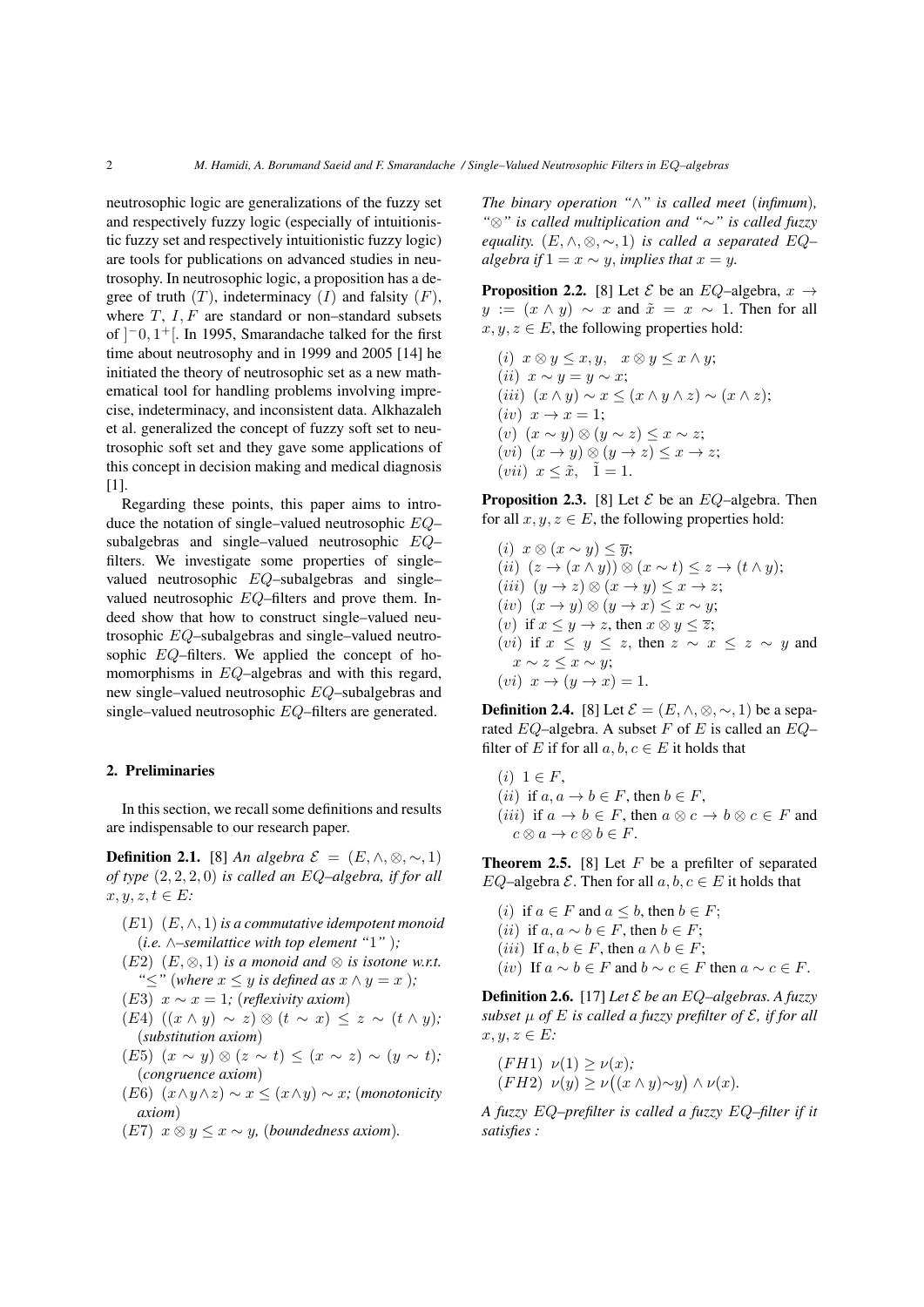$$
(FH3) \ \nu((x \land y) \sim y) \le \nu(((x \otimes z) \land (y \otimes z)) \sim (y \otimes z)).
$$

Definition 2.7. [16] *Let* X *be a set. A single valued neutrosophic set* A *in* X (*SVN–S A*) *is a function*  $A : X \to [0,1] \times [0,1] \times [0,1]$  *with the form*  $A = \{(x, T_A(x), I_A(x), F_A(x)) | x \in X\}$ *where the functions*  $T_A$ ,  $I_A$ ,  $F_A$  *define respectively the truth–membership function, an indeterminacy– membership function, and a falsity–membership function of the element*  $x \in X$  *to the set* A *such that*  $0 \leq T_A(x) + I_A(x) + F_A(x) \leq 3$ . Moreover,  $Supp(A) = \{x \mid T_A(x) \neq 0, I_A(x) \neq 0, F_A(x) \neq 0\}$ *is a crisp set.*

### 3. Single–Valued Neutrosophic EQ–subalgebras

In this section, we introduce the concept of single– valued neutrosophic EQ–subalgebra and prove some their properties.

**Definition 3.1.** *Let*  $\mathcal{E} = (E, \wedge, \otimes, \sim, 1)$  *be an*  $EQ$ – *algebra. A map* A *in* E*, is called a single–valued neutrosophic* EQ–subalgebra of  $\mathcal{E}$ , if for all  $x, y \in E$ ,

(i)  $T_A(x \wedge y) = T_A(x) \wedge T_A(y), I_A(x \wedge y) =$  $I_A(x) \wedge I_A(y)$  and  $F_A(x \wedge y) = F_A(x) \vee F_A(y)$ , (ii)  $T_A(x \sim y) \geq T_A(x) \wedge T_A(y), I_A(x \sim y) \geq$  $I_A(x) \wedge I_A(y)$  *and*  $F_A(x \sim y) \leq F_A(x) \vee F_A(y)$ .

From now on, when we say  $(\mathcal{E}, A)$  is a singlevalued neutrosophic  $EQ$ –subalgebra, means that  $\mathcal{E} =$  $(E, \wedge, \otimes, \sim, 1)$  is an EQ–algebra and A is a single– valued neutrosophic  $EQ$ –subalgebra of  $\mathcal{E}$ .

**Theorem 3.2.** Let  $(\mathcal{E}, A)$  be a single–valued neutro*sophic* EQ–subalgebra. Then for all  $x, y \in H$ ,

(i) if  $x \leq y$ , then  $T_A(x) \leq T_A(y)$ , (*ii*) *if*  $x \leq y$ , then  $I_A(x) \leq I_A(y)$ , (*iii*) *if*  $x \leq y$ *, then*  $F_A(x) \geq F_A(y)$ *,*  $(iv)$   $T_A(x) \leq T_A(1)$ ,  $I_A(x) \leq I_A(1)$  and  $F_A(x) \geq$  $F_A(1)$ , (v)  $T_A(x \otimes y) \leq T_A(x) \wedge T_A(y)$ ,  $(vi)$   $I_A(x \otimes y) \leq I_A(x) \wedge T_A(y)$ ,  $(vii)$   $F_A(x \otimes y) \geq F_A(x) \vee F_A(y)$ (viii)  $T_A(x \to y) \geq T_A(x) \wedge T_A(y)$ ,  $(ix)$   $I_A(x \rightarrow y) \geq I_A(x) \wedge I_A(y)$ ,  $(x)$   $F_A(x \rightarrow y) \leq F_A(x) \vee F_A(y)$ .

*Proof.* (i), (ii), (iii), (iv) Let  $x, y \in E$ . Since  $x \leq y$ , we get that  $x \wedge y = x$  and so  $T_A(x) \wedge T_A(y) =$  $T_A(x \wedge y) = T_A(x)$ . It follows that  $T_A(x) \leq T_A(y)$ . In a similar way  $I_A(x) \leq I_A(y)$  and  $F_A(x) \geq F_A(y)$ are obtained.

 $(v), (vi), (vii)$  By the previous items, for all  $x, y \in$  $E, x \otimes y \leq x \wedge y$  implies that  $T_A(x \otimes y) \leq T_A(x) \wedge y$  $T_A(y)$ ,  $I_A(x \otimes y) \leq I_A(x) \wedge I_A(y)$  and  $F_A(x \otimes y) \geq$  $F_A(x) \vee F_A(y).$ 

 $(viii), (ix), (x)$  Since  $(x \sim y) \le (x \rightarrow y)$ , by the previous items we get that  $T_A(x \to y) \geq T_A(x) \land$  $T_A(y)$ ,  $I_A(x \to y) \geq I_A(x) \wedge T_A(y)$  and  $F_A(x \to y)$  $y) \leq F_A(x) \vee F_A(y).$ 

**Example 3.3.** *Let*  $E = \{a_1, a_2, a_3, a_4, a_5, a_6\}$ *. Define operations "*⊗, ∼*" and "*∧*" on* E *as follows:*

| $\wedge$   $a_1$ $a_2$ $a_3$ $a_4$ $a_5$ $a_6$                                                    | ⊗ | $ a_1 a_2 a_3 a_4 a_5 a_6$        |  |  |  |
|---------------------------------------------------------------------------------------------------|---|-----------------------------------|--|--|--|
| $a_1 a_1 a_1 a_1 a_1 a_1 a_1$                                                                     |   | $a_1 a_1 a_1 a_1 a_1 a_1 a_1$     |  |  |  |
| $a_2$   $a_1$ $a_2$ $a_2$ $a_2$ $a_2$ $a_2$                                                       |   | $a_2 a_1 a_1 a_1 a_1 a_1 a_2$     |  |  |  |
| $a_3 a_1 a_2 a_3 a_3 a_3 a_3$                                                                     |   | $a_3 a_1 a_1 a_1 a_1 a_2 a_3$ and |  |  |  |
| $a_4   a_1 a_2 a_3 a_4 a_4 a_4$                                                                   |   | $a_4 a_1 a_1 a_1 a_2 a_2 a_4$     |  |  |  |
| $a_5 a_1 a_2 a_3 a_4 a_5 a_5$                                                                     |   | $a_5 a_1 a_1 a_2 a_2 a_2 a_5$     |  |  |  |
| $a_6 a_1 a_2 a_3 a_4 a_5 a_6$                                                                     |   | $a_6 a_1 a_2 a_3 a_4 a_5 a_6$     |  |  |  |
|                                                                                                   |   |                                   |  |  |  |
| $\sim$  a <sub>1</sub> a <sub>2</sub> a <sub>3</sub> a <sub>4</sub> a <sub>5</sub> a <sub>6</sub> |   |                                   |  |  |  |
| $a_1 a_6 a_4 a_3 a_2 a_1 a_1$                                                                     |   |                                   |  |  |  |
| $a_2$   $a_4$ $a_6$ $a_3$ $a_2$ $a_2$ $a_2$                                                       |   |                                   |  |  |  |
| $a_3 a_3 a_3 a_6 a_3 a_3 a_3$ .                                                                   |   |                                   |  |  |  |
| $a_4 a_2 a_2 a_3 a_6 a_4 a_4$                                                                     |   |                                   |  |  |  |
| $a_5 a_1 a_2 a_3 a_4 a_6 a_5$                                                                     |   |                                   |  |  |  |
| $a_6 a_1 a_2 a_3 a_4 a_5 a_6$                                                                     |   |                                   |  |  |  |

*Then*  $\mathcal{E} = (E, \wedge, \otimes, \sim, a_6)$  *is an EQ–algebra. Define a single valued neutrosophic set map* A *in* E *as follows:*

|  | $T_A$   $a_1$ $a_2$ $a_3$ $a_4$ $a_5$                                                                                 |     |  | $a_6$                                                                         |
|--|-----------------------------------------------------------------------------------------------------------------------|-----|--|-------------------------------------------------------------------------------|
|  |                                                                                                                       |     |  | $\begin{array}{cccccc} & 0.22 & 0.33 & 0.44 & 0.55 & 0.66 & 0.77 \end{array}$ |
|  | $I_A$ $a_1$ $a_2$ $a_3$ $a_4$ $a_5$ $a_6$                                                                             |     |  |                                                                               |
|  | $\begin{array}{ c c c c c c } \hline \rule{0.2cm}{0.21} & 0.21 & 0.31 & 0.41 & 0.51 & 0.61 & 0.71 \hline \end{array}$ |     |  |                                                                               |
|  |                                                                                                                       | and |  |                                                                               |
|  | $F_A$   $a_1$ $a_2$ $a_3$ $a_4$ $a_5$                                                                                 |     |  | $a_6$                                                                         |
|  | $\vert$ 0.98 0.88 0.78 0.68 0.58 0.48                                                                                 |     |  |                                                                               |

*Hence*  $(A, \mathcal{E})$  *is a single–valued neutrosophic*  $EQ$ *subalgebra.*

**Corollary 3.4.** Let  $(\mathcal{E}, A)$  be a single–valued neutro*sophic* EQ–subalgebra. Then for all  $x, y \in H$ ,

- (*i*) *if*  $x \leq y$ , *then*  $T_A(y \to x) = T_A(x \sim y)$ ,
- (*ii*) *if*  $x \leq y$ , *then*  $I_A(y \to x) = I_A(x \sim y)$ ,
- (*iii*) *if*  $x \leq y$ , *then*  $F_A(y \to x) = F_A(x \sim y)$ .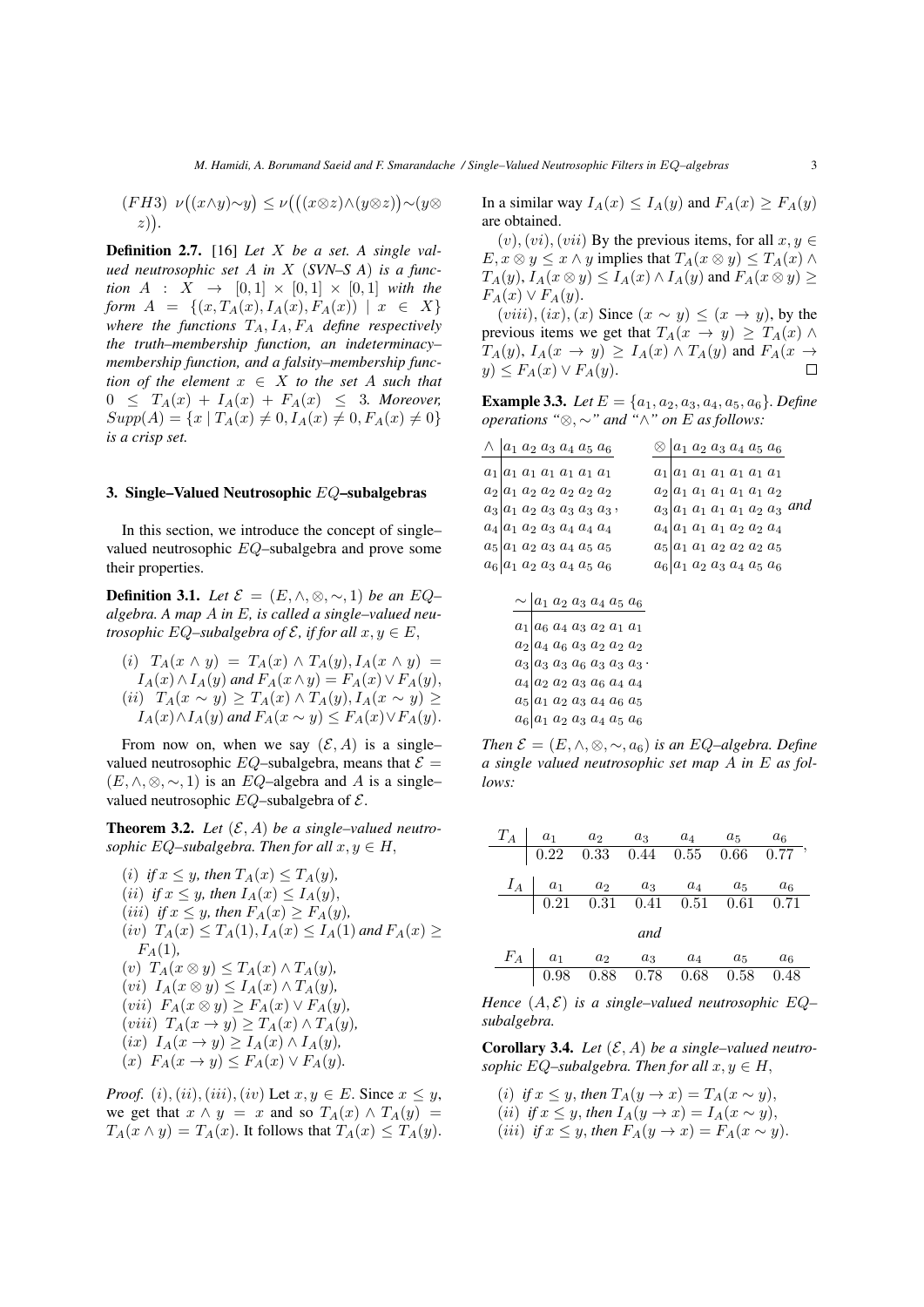#### *3.1.* Single–Valued Neutrosophic EQ–prefilters

In this section, we introduce the concept of single– valued neutrosophic EQ–prefilters and show how to construct of single–valued neutrosophic EQ–prefilters.

**Definition 3.5.** *Let*  $\mathcal{E} = (E, \wedge, \otimes, \sim, 1)$  *be an*  $EQ$ – *algebra. A map* A *in* E*, is called a single–valued neutrosophic* EQ–prefilter of  $\mathcal{E}$ , if for all  $x, y \in E$ ,

$$
(SVNF1) TA(x) \le TA(1), IA(x) \ge IA(1) and
$$
  
\n
$$
FA(x) \le FA(1),
$$
  
\n
$$
(SVNF2) \land \{TA(x), TA(x \to y)\} \le TA(y),
$$
  
\n
$$
\lor \{IA(x), IA(x \to y)\} \ge IA(y) and \land \{FA(x), FA(x \to y)\} \le FA(y).
$$

In the following theorem, we will show that how to construct of single–valued neutrosophic EQ–prefilters in EQ–algebras.

**Theorem 3.6.** *Let*  $\mathcal{E} = (E, \wedge, \otimes, \sim, 1)$  *be an*  $EQ$ – *algebra,* A *be a single–valued neutrosophic* EQ*– prefilter of*  $\mathcal E$  *and*  $x, y \in E$ *.* 

(i) *If*  $x \leq y$ , then  $\land \{T_A(x), T_A(x \rightarrow y)\}$  =  $T_A(x)$ (*ii*) *If*  $x \leq y$ *, then*  $\vee$ { $I_A(x)$ *,*  $I_A(x \to y)$ } =  $I_A(x)$ *,* (*iii*) *If*  $x \leq y$ *, then*  $\land \{F_A(x), F_A(x \rightarrow y)\}$  =  $F_A(x)$ , (iv) If  $x \leq y$ , then  $T_A(x) \leq T_A(y)$  and  $F_A(x) \leq$  $F_A(y)$ ,

(v) If 
$$
x \leq y
$$
, then  $I_A(y) \leq I_A(x)$ .

*Proof.* (i), (ii), (iii) Since  $x \leq y$  we get that  $x \to y$ 1, so by definition,  $\wedge$ { $T_A(x)$ ,  $T_A(x \rightarrow y)$ } =  $T_A(x)$ ,  $\forall \{I_A(x), I_A(x \rightarrow y)\} = I_A(x)$  and  $\wedge \{F_A(x), F_A(x \to y)\} = F_A(x).$ 

(iv) Since  $x \leq y$ , by (i) we have  $\land$  { $T_A(x)$ ,  $T_A(x \rightarrow$  $y$ } =  $T_A(x)$ . So by definition we get  $T_A(x)$  =  $\wedge \{T_A(x), T_A(x \rightarrow y)\} \leq T_A(y)$ . In a similar way  $x \leq y$  implies that  $F_A(x) \leq F_A(x)$ .

(v) Since  $x \leq y$ , by (ii) we have  $\forall \{I_A(x), I_A(x) \}$  $y$ } =  $I_A(x)$ . Thus by definition we get  $I_A(y) \leq$  $\forall \{I_A(x), I_A(x \rightarrow y)\} = I_A(x)$  and it follows that  $I_A(x) \geq I_A(y)$ .  $\Box$ 

**Corollary 3.7.** *Let*  $\mathcal{E} = (E, \wedge, \otimes, \sim, 1)$  *be an*  $EQ$ – *algebra,* A *be a single–valued neutrosophic* EQ*– prefilter of*  $\mathcal E$  *and*  $0 \in E$ *. If for every*  $y \in E$ ,  $0 \wedge y = 0$ , *then*

$$
(i) \ \wedge \{T_A(0), T_A(0 \to y)\} = T_A(0),
$$
  

$$
\vee \{I_A(0), I_A(0 \to y)\} = I_A(0),
$$

$$
(ii) \wedge \{T_A(1), T_A(1 \rightarrow y)\} = T_A(\overline{y}),
$$
  
\n
$$
\vee \{I_A(1), I_A(1 \rightarrow y)\} = I_A(\overline{y}),
$$
  
\n
$$
(iii) \wedge \{T_A(y), T_A(y \rightarrow 1)\} = T_A(y),
$$
  
\n
$$
\vee \{I_A(y), I_A(y \rightarrow 1)\} = I_A(y),
$$
  
\n
$$
(iv) \wedge \{T_A(y), T_A(y \rightarrow y)\} = T_A(y),
$$
  
\n
$$
\vee \{I_A(y), I_A(y \rightarrow y)\} = I_A(y),
$$
  
\n
$$
(v) T_A(0) \le T_A(1) \text{ and } I_A(1) \le I_A(0),
$$
  
\n
$$
(vi) T_A(x) \le T_A(y \rightarrow x) \text{ and } I_A(x \rightarrow y) \ge I_A(y),
$$
  
\n
$$
(vii) T_A(x \otimes y) \le T_A(y \sim x) \text{ and } I_A(x \otimes y) \ge I_A(y \sim x).
$$

**Example 3.8.** *Let*  $E = \{a, b, c, d, 1\}$ *. Define operations "*⊗, ∼*" and an operation "*∧*" on* E *as follows:*

| $\wedge$ a b c d 1                          |  | $\otimes$ a b c d 1                         |  | $\sim$ a b c d 1                            |
|---------------------------------------------|--|---------------------------------------------|--|---------------------------------------------|
| $a \mid a \mid a \mid a \mid a$             |  | $a \mid a \ a \ a \ a \ a$                  |  | $a \vert 1 b a a a$                         |
| $b \vert a b b b b$                         |  | $b \mid a \mid a \mid a \mid b \mid$ and    |  | $b \vert b \vert 1 b \vert b \vert b$       |
| $c \vert a \vert b \vert c \vert c \vert c$ |  | $c \vert a \vert a \vert a \vert c \vert c$ |  | $c \vert a \vert b \vert 1 \vert c \vert c$ |
| $d \mid a \mid b \mid c \mid d \mid d$      |  | $d \mid a \ a \ a \ d \ d$                  |  | $d \mid a \mid b \mid c \mid 1 \mid d$      |
| $1 a\;b\;c\;d\;1$                           |  | $1 a\,b\,c\,d\,1$                           |  | $1 a\,b\,c\,d\,1$                           |

*Then*  $\mathcal{E} = (E, \wedge, \otimes, \sim, 1)$  *is an EQ–algebra and obtain the operation "*→*" as follows: Define a single valued neutrosophic set map* A *in* E *as follows:*

|                  | $\rightarrow  a\;b\;c\;d\;1$                                                                                                                                                       |                                           |                                        |                       |      |
|------------------|------------------------------------------------------------------------------------------------------------------------------------------------------------------------------------|-------------------------------------------|----------------------------------------|-----------------------|------|
| $\boldsymbol{b}$ | $a \mid 11111$<br>$ b\;1\;1\;1\;1$<br>$\begin{array}{c c c c} c & a & b & 1 & 1 & 1 \\ \hline c & a & b & 1 & 1 & 1 \\ d & b & c & 1 & 1 & 1 \\ 1 & a & b & c & d & 1 \end{array}$ |                                           |                                        |                       |      |
| $T_A$            | $\it a$<br>0.1                                                                                                                                                                     | $\boldsymbol{b}$<br>$\overline{c}$<br>0.2 | $\overline{d}$<br>$\boxed{0.3}$<br>0.4 | $\overline{1}$<br>0.5 |      |
| $F_A$            | $\boldsymbol{a}$                                                                                                                                                                   | $\boldsymbol{b}$                          | $\overline{c}$                         | $\overline{d}$        | 1    |
|                  |                                                                                                                                                                                    | $0.55$ $0.45$                             | $\overline{\phantom{0}}0.35$           | 0.25                  | 0.15 |
|                  |                                                                                                                                                                                    |                                           | and                                    |                       |      |
| $I_A$            | $\boldsymbol{a}$                                                                                                                                                                   | $\boldsymbol{b}$                          | $\mathfrak{c}$                         | $\overline{d}$        | 1    |
|                  | 0.17                                                                                                                                                                               | 0.27                                      | 0.37                                   | $-0.47$               | 0.57 |

*Hence* A *is a single–valued neutrosophic* EQ*–prefilter*  $of \mathcal{E}.$ 

**Theorem 3.9.** *Let*  $\mathcal{E} = (E, \wedge, \otimes, \sim, 1)$  *be an*  $EQ$ – *algebra,* A *be a single–valued neutrosophic* EQ*– prefilter of*  $\mathcal E$  *and*  $x, y \in E$ *. Then* 

 $(i) \wedge \{T_A(x), T_A(x \sim y)\}$  ≤  $T_A(y)$  *and*  $(I_A(x)$  ∨  $I_A(x \sim y)$ ) ≥  $I_A(y)$ , (*ii*)  $\land$ {T<sub>A</sub>(x),T<sub>A</sub>(x ⊗ y)} ≤ T<sub>A</sub>(y) and (I<sub>A</sub>(x) ∨  $I_A(x \otimes y) \geq I_A(y)$ ,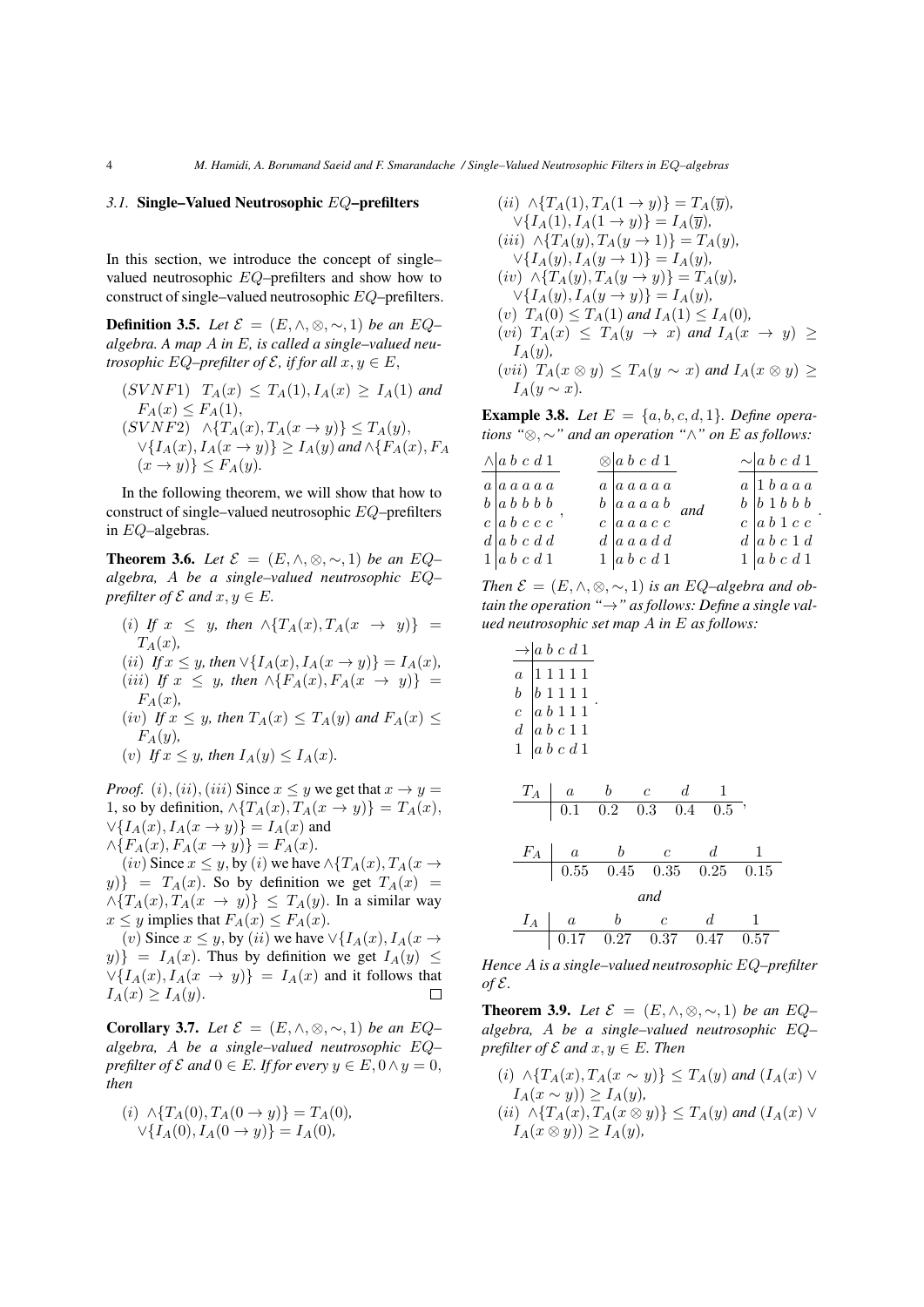$$
(iii) \land \{T_A(x), T_A(x \land y)\} \le T_A(y) \text{ and } (I_A(x) \lor I_A(x \land y)) \ge I_A(y),
$$
  
\n
$$
(iv) T_A(x) \land T_A(y) \le T_A(x) \land T_A(x \to y),
$$
  
\n
$$
(v) I_A(x) \lor I_A(x \to y) \le I_A(x) \lor I_A(y),
$$
  
\n
$$
(vi) T_A(x \otimes y) \le T_A(x) \land T_A(x),
$$
  
\n
$$
(vii) I_A(x \otimes y) \ge I_A(x) \lor I_A(x).
$$

*Proof.* (i), (ii), (iii) Let  $x, y \in E$ . Since  $x \sim y \leq$  $x \rightarrow y$  and  $T_A$  ia a monotone map, we get that  $T_A(x \sim y)$  $y) \leq T_A(x \to y)$ . Hence

$$
\wedge \{T_A(x), T_A(x \sim y)\} \le \wedge \{T_A(x), T_A(x \to y)\}
$$
  

$$
\le T_A(y).
$$

In addition, since  $I_A$  is an antimonotone map,  $x \sim y \leq$  $x \to y$  concludes that  $I_A(x \sim y) \geq I_A(x \to y)$ . Hence  $\forall \{I_A(x), I_A(x \sim y)\} \geq \forall \{I_A(x), I_A(x \rightarrow y)\}$  $y$ }  $\geq I_A(y)$ . In a similar way  $x \wedge y \leq y$  and  $x \otimes y \leq y$  $x \to y$ , imply that  $\land$ { $T_A(x), T_A(x \otimes y)$ }  $\leq T_A(y)$ ,  $\wedge \{T_A(x), T_A(x \wedge y)\} \leq T_A(y), (I_A(x) \vee I_A(x \otimes y)) \geq$  $I_A(y)$  and  $(I_A(x) \vee I_A(x \wedge y)) \geq I_A(y)$ .

 $(iv), (v)$  Let  $x, y \in E$ . Since  $y \leq (x \rightarrow y)$ , we get that

$$
(T_A(x) \wedge T_A(y)) \le (T_A(x) \wedge T_A(x \to y)) \le T_A(y).
$$

In a similar way we conclude that  $I_A(y) \leq (I_A(x) \vee$  $I_A(x \to y)) \leq I_A(x) \vee I_A(y).$ 

 $(vi)$ ,  $(vii)$  Since  $x \otimes y \leq (x \wedge y)$  and  $T_A$  is a monotone map, then we get that  $T_A(x \otimes y) \leq T_A(x \wedge y) \leq$  $T_A(x) \wedge T_A(y)$ . In a similar way since  $I_A$  is an antimonotone map, then we get that  $I_A(x \otimes y) \geq T_A(x \wedge y)$  $y) \geq I_A(x) \vee I_A(y).$  $\Box$ 

**Corollary 3.10.** *Let*  $\mathcal{E} = (E, \wedge, \otimes, \sim, 1)$  *be an*  $EQ$ – *algebra,* A *be a single–valued neutrosophic* EQ*– prefilter of*  $\mathcal E$  *and*  $x, y \in E$ *. Then* 

(i)  $\land$ {F<sub>A</sub>(x), F<sub>A</sub>(x ∼ y)} ≤ F<sub>A</sub>(y),  $(ii) \land \{F_A(x), F_A(x \otimes y)\} \leq F_A(y)$  $(iii) \; \wedge \{F_A(x), F_A(x \wedge y)\} \leq F_A(y)$  $(iv)$   $F_A(x) \wedge F_A(y) \leq F_A(x) \wedge F_A(x \rightarrow y)$ (v)  $F_A(x \otimes y) \leq F_A(x) \wedge F_A(x)$ .

**Theorem 3.11.** *Let*  $\mathcal{E} = (E, \wedge, \otimes, \sim, 1)$  *be an*  $EQ$ – *algebra,* A *be a single–valued neutrosophic* EQ*– prefilter of*  $\mathcal E$  *and*  $x, y, z \in E$ *.* 

- (i) *If*  $x \leq y$ *, then*  $T_A(x) \wedge T_A(x \sim y) = T_A(x) \wedge$  $T_A(y \to x)$ , (*ii*) *If*  $x \leq y$ *, then*  $T_A(z) \wedge T_A(z \to x) \leq T_A(y)$ *,* (iii) *If*  $x \leq y$ , then  $T_A(x) \wedge T_A(y \to z) = T_A(x) \wedge$
- $T_A(z)$ ,

(iv) If 
$$
x \le y
$$
, then  $I_A(x) \vee I_A(x \sim y) = I_A(x) \vee I_A(y \to x)$ ,  
(v) If  $x \le y$ , then  $I_A(z) \vee I_A(z \to x) = I_A(x) \vee I_A(z)$ ,

$$
(vi) If x \le y, then IA(x) \vee IA(y \to z) = IA(x) \vee IA(z).
$$

*Proof.* (*i*) Let  $x, y \in E$ . Then  $x \leq y$  follows that  $x \sim$  $y = y \rightarrow x$  and so  $T_A(x) \land T_A(x \sim y) = T_A(x) \land$  $T_A(y \to x)$ .

(*ii*) Let  $x, y, z \in E$ . Since  $z \to x \leq z \to y$ , we get that  $T_A(z \to x) \leq T_A(z \to y)$  and so  $T_A(z) \land$  $T_A(z \to x) \leq T_A(z) \wedge T_A(z \to y) \leq T_A(y).$ 

(*iii*) Let  $x, y, z \in E$ . Since  $y \to z \leq x \to z$ , we get that  $T_A(y \rightarrow z) \leq T_A(x \rightarrow z)$  and so  $T_A(x) \wedge T_A(y \to z) \leq T_A(x) \wedge T_A(x \to z) \leq T_A(z).$ Moreover,  $z \leq y \to z$  implies that  $T_A(z) \leq T_A(y \to z)$ z), hence  $T_A(z) \wedge T_A(x) \leq T_A(x) \wedge T_A(y \to z) \leq$  $T_A(z) \wedge T_A(x)$  and so  $T_A(x) \wedge T_A(y \to z) = T_A(z) \wedge T_A(z)$  $T_A(x)$ .

(v) Let  $x, y, z \in E$ . Since  $z \to x \leq z \to y$ , we get that  $I_A(z \to y) \leq I_A(z \to x)$  and so  $I_A(z) \vee I_A(z \to x)$  $y) \leq I_A(z) \vee I_A(z \to x)$ . Moreover,  $x \leq y$  implies that  $I_A(x) \vee I_A(y) = I_A(x)$ , hence by Theorem 3.9,  $I_A(z) \vee I_A(x) \vee I_A(y) \leq I_A(z) \vee I_A(z \rightarrow x)$  $T_A(x) \vee I_A(z)$  and so  $T_A(z) \wedge I_A(z \to x) = I_A(z) \vee I_A(z)$  $I_A(x)$ .

 $(iv)$  and  $(vi)$  in a similar way are obtained.  $\Box$ 

**Corollary 3.12.** *Let*  $\mathcal{E} = (E, \wedge, \otimes, \sim, 1)$  *be an*  $EQ$ – *algebra,* A *be a single–valued neutrosophic* EQ*– prefilter of*  $\mathcal E$  *and*  $x, y, z \in E$ *.* 

(i) *If*  $x \leq y$ , then  $F_A(x) \wedge F_A(x \sim y) = F_A(x) \wedge$  $F_A(y \to x)$ , (ii) *If*  $x \leq y$ *, then*  $F_A(z) \wedge F_A(z \to x) = F_A(x) \wedge$  $F_A(z)$ , (iii) *If*  $x \leq y$ , then  $F_A(x) \wedge F_A(y \to z) = F_A(x) \wedge$  $F_A(z)$ .

**Theorem 3.13.** *Let*  $\mathcal{E} = (E, \wedge, \otimes, \sim, 1)$  *be an*  $EQ$ – *algebra,* A *be a single–valued neutrosophic* EQ*– prefilter of*  $\mathcal E$  *and*  $x, y, z \in E$ *. Then* 

(i)  $T_A(x \wedge y) = T_A(x) \wedge T_A(y)$ ,  $(ii)$   $T_A(x)$  ∧  $T_A(x \sim y)$  <  $T_A(x)$  ∧  $T_A(y)$ ,

*Proof.* (i) Since  $T_A$  is a monotone map,  $x \wedge y \leq x$  and  $x \wedge y \leq y$ , we obtain  $T_A(x \wedge y) \leq T_A(x) \wedge T_A(y)$ . In addition from  $y \leq x \rightarrow (x \land y)$  and Theorem 3.9, we conclude that  $T_A(x) \wedge T_A(y) \le (T_A(x) \wedge T_A(x \rightarrow (x \wedge$  $(y))$ )  $\leq T_A(x \wedge y)$ . Hence  $T_A(x \wedge y) = T_A(x) \wedge T_A(y)$ .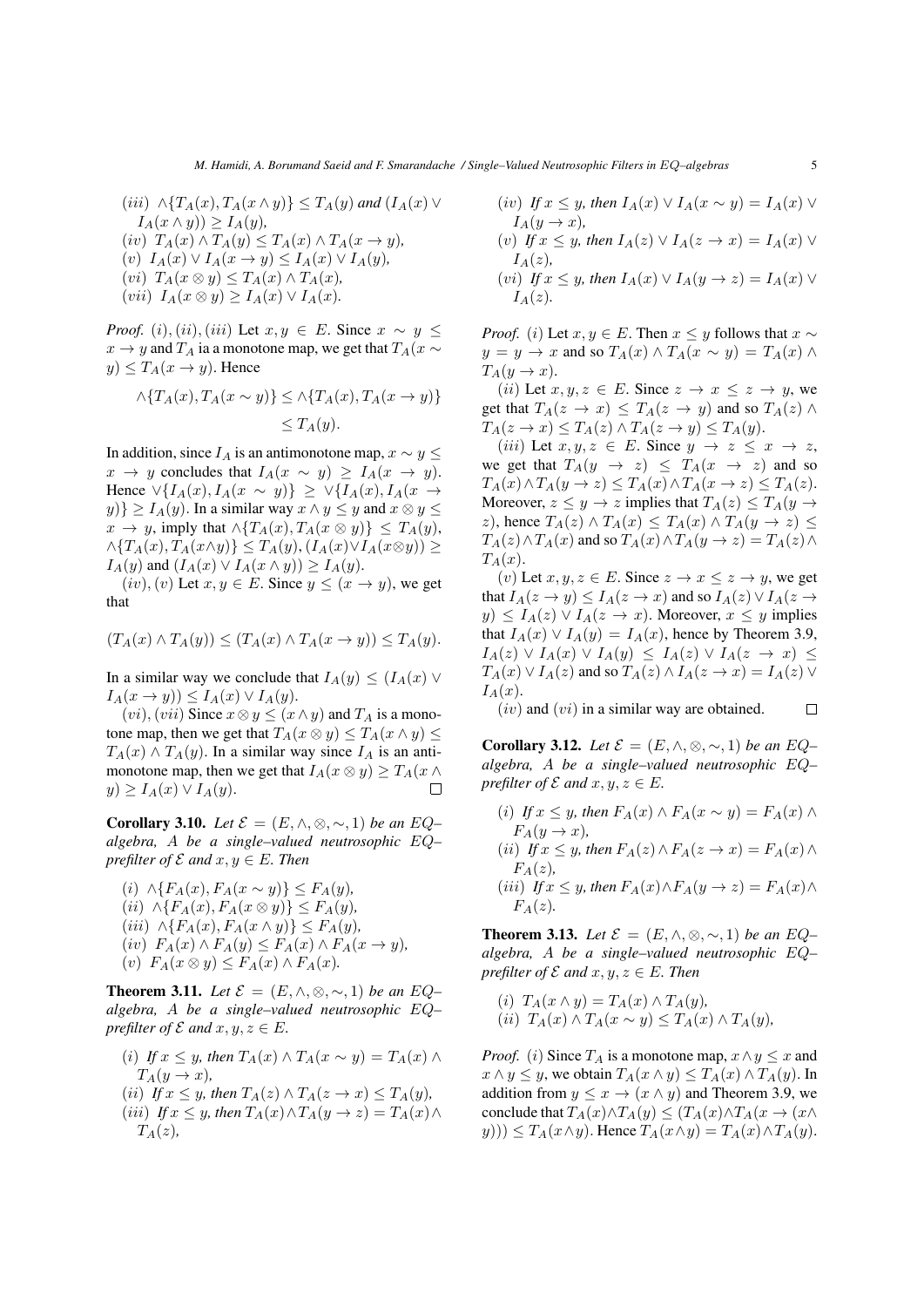(*ii*) Let  $x, y \in E$ . Then by Theorem 3.9,  $T_A(x) \wedge$  $T_A(x \sim y) \leq T_A(y)$ . Since  $x \sim y = y \sim x$ , we obtain  $T_A(x) \wedge T_A(x \sim y) = T_A(x) \wedge T_A(y \sim x) \leq T_A(x).$ So  $T_A(x) \wedge T_A(x \sim y) \leq T_A(x) \wedge T_A(y)$ .  $\Box$ 

**Corollary 3.14.** *Let*  $\mathcal{E} = (E, \wedge, \otimes, \sim, 1)$  *be an*  $EQ$ – *algebra,* A *be a single–valued neutrosophic* EQ*– prefilter of*  $\mathcal E$  *and*  $x, y, z \in E$ *. Then* 

(i) 
$$
F_A(x \wedge y) = F_A(x) \wedge F_A(y)
$$
,  
(ii)  $F_A(x) \wedge F_A(x \sim y) \leq F_A(x) \wedge F_A(y)$ ,

**Theorem 3.15.** *Let*  $\mathcal{E} = (E, \wedge, \otimes, \sim, 1)$  *be an*  $EQ$ – *algebra,* A *be a single–valued neutrosophic* EQ*– prefilter of*  $\mathcal E$  *and*  $x, y \in E$ *. Then* 

(i) 
$$
I_A(x \wedge y) = I_A(x) \vee I_A(y)
$$
,  
(ii)  $I_A(x) \vee I_A(x \sim y) \ge I_A(x \wedge y)$ ,

*Proof.* (i) Since  $I_A$  is an antimonotone map,  $x \wedge y \leq x$ and  $x \wedge y \leq y$ , we obtain  $I_A(x \wedge y) \geq I_A(x) \vee I_A(y)$ . In addition from  $y \leq x \to (x \land y)$ , we conclude that

$$
I_A(x)\vee I_A(y)\geq (I_A(x)\vee I_A(x\to (x\wedge y)))\geq I_A(x\wedge y).
$$

Hence  $I_A(x \wedge y) = I_A(x) \vee I_A(y)$ .

(ii) Let  $x, y \in E$ . Then,  $I_A(x) \vee I_A(x \sim y) \ge$  $I_A(y)$ . Since  $x \sim y = y \sim x$ , we obtain  $I_A(x)$  ∨  $I_A(x \sim y) = I_A(x) \vee I_A(y \sim x) \geq I_A(x)$ . So  $I_A(x) \vee I_A(x)$  $I_A(x \sim y) \geq I_A(x) \vee I_A(y).$  $\Box$ 

**Corollary 3.16.** *Let*  $\mathcal{E} = (E, \wedge, \otimes, \sim, 1)$  *be an*  $EQ$ – *algebra,* A *be a single–valued neutrosophic* EQ*– prefilter of*  $\mathcal E$  *and*  $x, y \in E$ *. Then*  $x = y$ *, implies that*  $I_A(x) \vee I_A(x \sim y) = I_A(x \wedge y)$ .

In Example 3.8, for  $x = a$  and  $y = d$ , we have  $I_A(x) \vee I_A(x \sim y) = I_A(x \wedge y)$ , while  $x \neq y$ .

### 4. Single–Valued Neutrosophic EQ–filters

In this section, we introduce the concept of single– valued neutrosophic EQ–filters as generalization of single–valued neutrosophic EQ–prefilters and prove some their properties.

**Definition 4.1.** *Let*  $\mathcal{E} = (E, \wedge, \otimes, \sim, 1)$  *be an*  $EQ$ – *algebra. A map* A *in* E*, is called a single–valued neutrosophic*  $EQ$ –filter of  $\mathcal{E}$ , if for all  $x, y, z \in E$ ,

$$
(SVNF1) T_A(x) \le T_A(1), I_A(x) \ge I_A(1) \text{ and}
$$
  
\n
$$
F_A(x) \le F_A(1),
$$
  
\n
$$
(SVNF2) \land \{T_A(x), T_A(x \to y)\} \le T_A(y),
$$
  
\n
$$
\lor \{I_A(x), I_A(x \to y)\} \ge I_A(y) \text{ and}
$$
  
\n
$$
\land \{F_A(x), F_A(x \to y)\} \le F_A(y),
$$
  
\n
$$
(SVNF3) T_A(x \to y) \le T_A((x \otimes z) \to (y \otimes z)),
$$
  
\n
$$
F_A(x \to y) \le F_A((x \otimes z) \to (y \otimes z)).
$$

In the following theorem, we will show that how to construct of single–valued neutrosophic EQ–prefilters in EQ–algebras.

**Theorem 4.2.** *Let*  $\mathcal{E} = (E, \wedge, \otimes, \sim, 1)$  *be an*  $EQ$ – *algebra,* A *be a single–valued neutrosophic* EQ*–filter of*  $\mathcal{E}$  *and*  $x, y \in E$ *.* 

(i) *If*  $T_A(x \to y) = T_A(1)$ *, then for every*  $z \in E$ *,*  $T_A((x \otimes z) \rightarrow (y \otimes z)) = T_A(x \rightarrow y).$ (*ii*) *If*  $x \leq y$ *, then for every*  $z \in E$ ,  $T_A((x \otimes z) \rightarrow$  $(y \otimes z)) = T_A(x \rightarrow y)$ . (*iii*) *If*  $T_A(x \to y) = T_A(0)$ *, then for every*  $z \in E$ *,*  $T_A((x \otimes z) \to (y \otimes z)) \geq T_A(x \to y).$ (iv) If  $I_A(x \to y) = I_A(1)$ , then for every  $z \in E$ ,  $I_A((x \otimes z) \rightarrow (y \otimes z)) = I_A(x \rightarrow y).$ (v) If  $x \leq y$ , then for every  $z \in E$ ,  $I_A((x \otimes z) \rightarrow$  $(y \otimes z)) = I_A(x \to y).$ 

$$
(vi) If I_A(x \to y) = I_A(0), then for every z \in E,
$$
  
\n
$$
I_A((x \otimes z) \to (y \otimes z)) \le I_A(x \to y).
$$

*Proof.* (i), (iii), (iv) and (vi) by definition are obtained.

(*ii*) Since  $x \leq y$  we get that  $x \to y = 1$  and by definition  $x \otimes z \leq y \otimes z$ . Hence by item (*i*), we have  $T_A((x \otimes z) \to (y \otimes z)) = T_A(x \to y).$  $(v)$  It is similar to the item  $(ii)$ .

$$
\Box
$$

**Corollary 4.3.** *Let*  $\mathcal{E} = (E, \wedge, \otimes, \sim, 1)$  *be an*  $EQ$ – *algebra,* A *be a single–valued neutrosophic* EQ*– prefilter of*  $\mathcal E$  *and*  $0, x, y, z \in E$ *. If for every*  $y \in E$  $E, 0 \wedge y = 0$ , *Then* 

(i) 
$$
T_A(0 \rightarrow y) = T_A((x \otimes z) \rightarrow (y \otimes z)),
$$
  
\n(ii)  $T_A(x \rightarrow x) = T_A((x \otimes z) \rightarrow (y \otimes z)),$   
\n(iii)  $T_A(x \rightarrow 1) = T_A((x \otimes z) \rightarrow (y \otimes z)),$   
\n(iv)  $I_A(0 \rightarrow y) = I_A((x \otimes z) \rightarrow (y \otimes z)),$   
\n(v)  $I_A(x \rightarrow x) = I_A((x \otimes z) \rightarrow (y \otimes z)),$   
\n(vi)  $I_A(x \rightarrow 1) = I_A((x \otimes z) \rightarrow (y \otimes z)).$ 

**Corollary 4.4.** *Let*  $\mathcal{E} = (E, \wedge, \otimes, \sim, 1)$  *be an*  $EQ$ – *algebra,* A *be a single–valued neutrosophic* EQ*–filter of*  $\mathcal{E}$  *and*  $x, y \in E$ *.*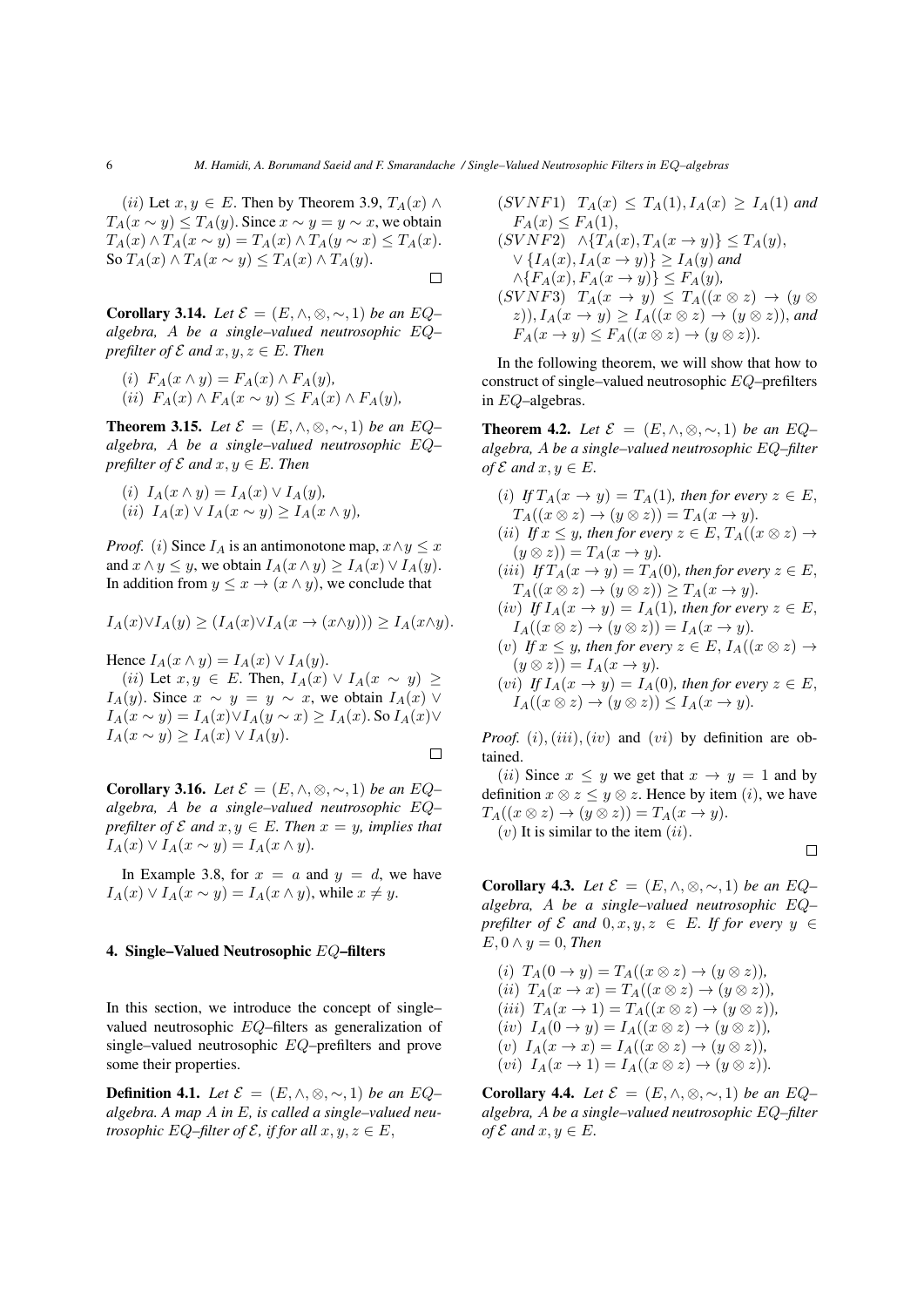\n- (i) If 
$$
F_A(x \to y) = F_A(1)
$$
, then for every  $z \in E$ ,  $F_A((x \otimes z) \to (y \otimes z)) = F_A(x \to y)$ ,
\n- (ii) If  $x \leq y$ , then for every  $z \in E$ ,  $F_A((x \otimes z) \to (y \otimes z)) = F_A(x \to y)$ .
\n- (iii) If  $F_A(x \to y) = F_A(0)$ , then for every  $z \in E$ ,  $F_A((x \otimes z) \to (y \otimes z)) \geq F_A(x \to y)$ .
\n

**Example 4.5.** *Let*  $E = \{0, a, b, c, 1\}$ *. Define operations "*⊗, ∼*" and an operation "*∧*" on* E *as follows:*

| $\wedge$ 0 a b c 1                               | $\otimes$ 0 a b c 1                                                                |  | $\sim$ 0 a b c 1                            |
|--------------------------------------------------|------------------------------------------------------------------------------------|--|---------------------------------------------|
| 0 00000                                          | 000000                                                                             |  | 0 10000                                     |
| $a \vert 0 a a a a$                              |                                                                                    |  | $a \vert 0 1 a a a$                         |
| $b \begin{vmatrix} 0 & a & b & -b \end{vmatrix}$ | $\begin{array}{c cc}\na & 0 & 0 & 0 & a & a \\ b & 0 & a & b & a & b\n\end{array}$ |  | $b \vert 0 \vert a \vert 1 \vert a \vert b$ |
| $c \mid 0 \mid a - c \mid c$                     | $c \mid 000c$                                                                      |  | $c \vert 0$ a a 1 c                         |
| $1 \vert 0 \, a \, b \, c \, 1$                  | $1 \vert 0 \vert a \vert b \vert c \vert 1$                                        |  | $1 \vert 0 \, a \, b \, c \, 1$             |

*Then*  $\mathcal{E} = (E, \wedge, \otimes, \sim, 1)$  *is an EQ–algebra, where b and* c *are non-comparable. Now, obtain the operation "*→*" as follows:*

|                | $\rightarrow 0$ a b c 1                                                                                          |  |
|----------------|------------------------------------------------------------------------------------------------------------------|--|
| $\overline{0}$ | $\begin{array}{c} 1\ 1\ 1\ 1\ 1 \\ 0\ 1\ 1\ 1\ 1 \\ 0\ a\ 1\ c\ 1 \\ 0\ a\ b\ 1\ 1 \\ 0\ a\ b\ c\ 1 \end{array}$ |  |
| $\overline{a}$ |                                                                                                                  |  |
| $\bar{b}$      |                                                                                                                  |  |
| $\overline{c}$ |                                                                                                                  |  |
| 1              |                                                                                                                  |  |

*Define a single valued neutrosophic set map* A *in* E *as follows:*



*Hence* A *is a single–valued neutrosophic* EQ*–filter of* E*.*

**Theorem 4.6.** *Let*  $\mathcal{E} = (E, \wedge, \otimes, \sim, 1)$  *be an*  $EQ$ – *algebra,* A *be a single–valued neutrosophic* EQ*–filter of*  $\mathcal{E}$  *and*  $x, y \in E$ *. Then* 

(i) 
$$
T_A(x \otimes y) = T_A(x) \wedge T_A(y)
$$
,  
\n(ii)  $I_A(x \otimes y) = I_A(x) \vee I_A(y)$ ,  
\n(iii)  $T_A(x \sim y) \le T_A(y \to x)$ ,  
\n(iv)  $T_A(z) \wedge T_A(y) \le T_A(x \to z)$ ,  
\n(v)  $T_A(x \sim y) \wedge T_A(y \sim z) \le T_A(x \sim z)$ ,

(vi) 
$$
I_A(x \sim y) \ge I_A(y \to x)
$$
,  
(vii)  $I_A(z) \vee I_A(y) \ge I_A(x \to z)$ ,  
(viii)  $I_A(x \sim y) \vee I_A(y \sim z) \ge I_A(x \sim z)$ .

*Proof.* (i) Let  $x, y \in E$ . Since A is a single–valued neutrosophic  $EQ$ –filter of  $\mathcal{E}$ , we get that

$$
T_A(1 \to y) \le T_A((1 \otimes x) \to (y \otimes x))
$$
  
=  $T_A(x \to (y \otimes x)).$ 

In addition by the item  $(SVNF2)$ , we have

$$
T_A(x) \wedge T_A(x \to (y \otimes x)) \le T_A(y \otimes x).
$$

Hence

$$
T_A(x) \wedge T_A(y) \le T_A(x) \wedge T_A(1 \to y) \le T_A(y \otimes x).
$$

We apply Theorem 3.9 and obtain  $T_A(x) \wedge T_A(y) =$  $T_A(y \otimes x).$ 

(*ii*) Let  $x, y \in E$ . By item (*SVNF2*), we have

$$
I_A(1 \to y) \ge I_A(1 \otimes x) \to (y \otimes x).
$$

Then  $I_A(x) \vee I_A(1 \rightarrow y) \geq I_A(x) \vee I_A(x \rightarrow (y \otimes$  $(x)$ )  $\geq I_A(y \otimes x)$ . It follows that  $I_A(x) \vee I_A(y) \geq$  $I_A(x) \vee I_A(1 \to y) \geq I_A(y \otimes x)$ . Therefore, Theorem 3.9 implies that  $I_A(x) \vee I_A(y) = I_A(y \otimes x)$ .

(iii) Let  $x, y \in E$ . Then  $x \sim y \leq (x \to y) \land (y \to z)$ x) implies that  $T_A(x \sim y) \leq T_A(y \to x)$ .

(iv) Let  $x, y, z \in E$ . Since  $(x \to y) \otimes (y \to z) \leq$  $(x \rightarrow z)$ , by item  $(i)$ , we get that

$$
T_A(y) \wedge T_A(z) \le T_A(x \to y) \wedge T_A(y \to z)
$$
  
=  $T_A((x \to y) \otimes (y \to z))$   
 $\le T_A(x \to z).$ 

(v) Let  $x, y, z \in E$ . Since  $(x \sim y) \otimes (y \sim z) \leq x \sim$ z, we get that  $T_A((x \sim y) \otimes (y \sim z)) \leq T_A(x \sim z)$ . Now by item (i), we get that  $T_A(x \sim y) \land T_A(y \sim y)$  $(z) = T_A((x \sim y) \otimes (y \sim z)) \leq T_A(x \sim z)$ . (vi), (vii) and  $(viii)$  in a similar way are obtained.  $\Box$ 

Example 4.7. *Consider the* EQ*–algebra and the single–valued neutrosophic* EQ*–prefilter* A *of* E *which are defined in Example 3.8. Since*  $0.1 = T_A(a)$  $T_A(d \otimes c) \neq 0.3 = 0.4 \wedge 0.3 = T_A(d) \wedge T_A(c)$ , we *conclude that* A *is not a single–valued neutrosophic* EQ*–filter* A *of* E*.*

**Corollary 4.8.** *Let*  $\mathcal{E} = (E, \wedge, \otimes, \sim, 1)$  *be an*  $EQ$ – *algebra,* A *be a single–valued neutrosophic* EQ*–filter of*  $\mathcal E$  *and*  $x, y, z \in E$ *. Then*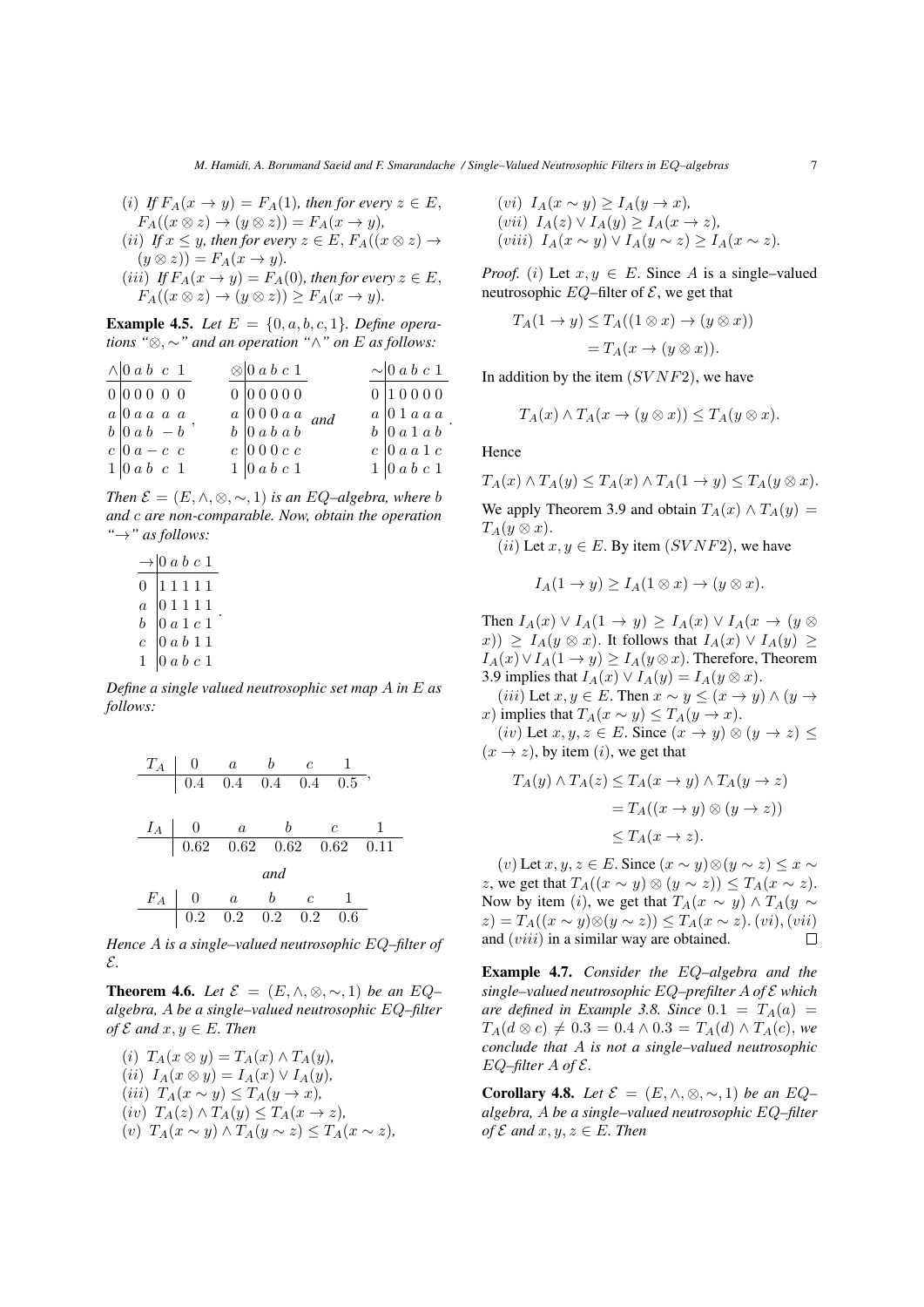(i)  $F(x \otimes y) = F_A(x) \wedge F_A(y)$ , (ii)  $F_A(x \sim y) \leq F_A(y \to x)$ , (iii)  $F_A(z) \wedge F_A(y) \leq F_A(x \to z)$ , (iv)  $F_A(x \sim y) \wedge F_A(y \sim z) \leq F_A(x \sim z)$ .

### *4.1. Special single–valued neutrosophic* EQ*–filters*

In this section, we apply the concept of homomorphisms and  $(\alpha, \beta, \gamma)$ –level sets to construct of single– valued neutrosophic EQ–filters.

**Theorem 4.9.** *Let*  $\mathcal{E} = (E, \wedge, \otimes, \sim, 1)$  *be an*  $EQ$ –  $algebra$  and  $\{A_i = (T_{A_i}, F_{A_i}, I_{A_i})\}_{i \in I}$  *be a family of single–valued neutrosophic* EQ*–filters of* E*. Then*  $\bigcap A_i$  is a single–valued neutrosophic EQ–filter of  $\mathcal{E}.$ i∈I

*Proof.* Let 
$$
x \in E
$$
, then for any  $i \in I$ ,  $T_{A_i}(x) \le T_{A_i}(1)$ ,  $F_{A_i}(x) \le F_{A_i}(1)$ ,  $I_{A_i}(x) \ge I_{A_i}(1)$  and so  $(\bigcap_{i \in I} T_{A_i})(x) = \bigcap_{i \in I} T_{A_i}(x) \le T_{A_i}(1)$ ,  $(\bigcap_{i \in I} F_{A_i})(x) = \bigcap_{i \in I} F_{A_i}(x) \le F_{A_i}(1)$  and  $(\bigcap_{i \in I} I_{A_i})(x) = \bigcap_{i \in I} I_{A_i}(x) \ge$   
 $I_{A_i}(1)$ . Let  $x, y \in E$ . Then

$$
\left(\bigcap_{i\in I} T_{A_i}\right)(x) \land \left(\bigcap_{i\in I} T_{A_i}\right)(x \to y)
$$
\n
$$
= \bigwedge_{i\in I} T_{A_i}(x) \land \bigwedge_{i\in I} T_{A_i}(x \to y) \le \bigwedge_{i\in I} T_{A_i}(y)
$$
\n
$$
= \bigcap_{i\in I} T_{A_i}(y),
$$
\n
$$
\left(\bigcap_{i\in I} F_{A_i}\right)(x) \land \left(\bigcap_{i\in I} F_{A_i}\right)(x \to y)
$$
\n
$$
= \bigwedge_{i\in I} F_{A_i}(x) \land \bigwedge_{i\in I} F_{A_i}(x \to y) \le \bigwedge_{i\in I} F_{A_i}(y)
$$
\n
$$
= \bigcap_{i\in I} F_{A_i}(y) \text{ and}
$$
\n
$$
\left(\bigcap_{i\in I} I_{A_i}\right)(x) \lor \left(\bigcap_{i\in I} I_{A_i}\right)(x \to y)
$$
\n
$$
= \bigwedge_{i\in I} I_{A_i}(x) \lor \bigwedge_{i\in I} I_{A_i}(x \to y) \ge \bigwedge_{i\in I} I_{A_i}(y)
$$
\n
$$
= \bigcap_{i\in I} I_{A_i}(y).
$$

Let 
$$
x, y, z \in E
$$
. Then

$$
(\bigcap_{i \in I} T_{A_i})(x \to y) = \bigwedge_{i \in I} T_{A_i}(x \to y)
$$
  
\n
$$
\leq \bigwedge_{i \in I} T_{A_i}(x \otimes z \to y \otimes z)
$$
  
\n
$$
= \bigcap_{i \in I} T_{A_i}(x \otimes z \to y \otimes z),
$$
  
\n
$$
(\bigcap_{i \in I} F_{A_i})(x \to y) = \bigwedge_{i \in I} F_{A_i}(x \to y)
$$
  
\n
$$
\leq \bigwedge_{i \in I} F_{A_i}(x \otimes z \to y \otimes z)
$$
  
\n
$$
= \bigcap_{i \in I} I_{A_i}(x \otimes z \to y \otimes z) \text{ and}
$$
  
\n
$$
(\bigcap_{i \in I} I_{A_i})(x \to y) = \bigwedge_{i \in I} I_{A_i}(x \to y)
$$
  
\n
$$
\leq \bigwedge_{i \in I} I_{A_i}(x \otimes z \to y \otimes z)
$$
  
\n
$$
= \bigcap_{i \in I} I_{A_i}(x \otimes z \to y \otimes z).
$$

Thus  $\bigcap A_i$  is a single–valued neutrosophic EQ–filter of  $\mathcal{E}$ .<sup>*i*∈I</sup>  $\Box$ 

**Definition 4.10.** *Let*  $\mathcal{E} = (E, \wedge, \otimes, \sim, 1)$  *be an EQ*– *algebra,* A *be a single–valued neutrosophic* EQ*–filter of*  $\mathcal{E}$  and  $\alpha, \beta, \gamma \in [0, 1]$ *. Consider*  $T_A^{\alpha} = \{x \in$  $E \mid T_A(x) \ge \alpha\}, F_A^{\beta} = \{x \in E \mid F_A(x) \ge \beta\},$  $I_A^{\gamma} = \{x \in E \mid T_A(x) \leq \gamma\}$  *and define*  $A^{(\alpha,\beta,\gamma)} =$  ${x \in E \mid T_A(x) \geq \alpha, F_A(x) \geq \beta, I_A(x) \leq \gamma}.$ *For any*  $\alpha, \beta, \gamma \in [0, 1]$  *the set*  $A^{(\alpha, \beta, \gamma)}$  *is called an*  $(\alpha, \beta, \gamma)$ *-level set.* 

**Example 4.11.** *Consider the* EQ–algebra  $\mathcal{E} = (E, \wedge,$ ⊗, ∼, 1)*, single–valued neutrosophic* EQ*–filter* A *of* E *which are defind in Example 4.5. If*  $\alpha = 0.3$ ,  $\beta = 0.4$ *and*  $\gamma = 0.5$ , *then*  $T_A^{\alpha} = E$ ,  $F_A^{\beta} = \{1\}$ ,  $I_A^{\gamma} = \{1\}$  *and*  $A^{(\alpha,\beta,\gamma)} = \{1\}.$ 

**Theorem 4.12.** *Let*  $\mathcal{E} = (E, \wedge, \otimes, \sim, 1)$  *be an*  $EQ$ – *algebra,* A *be a single–valued neutrosophic* EQ*–filter of*  $\mathcal{E}$  *and*  $\alpha, \beta, \gamma \in [0, 1]$ *. Then* 

- (i)  $A^{(\alpha,\beta,\gamma)} = T_A^{\alpha} \cap I_A^{\beta} \cap F_A^{\gamma}$ (*ii*) *if*  $\emptyset \neq A^{(\alpha,\beta,\gamma)}$ , then  $A^{(\alpha,\beta,\gamma)}$  is an EQ-filter  $of \mathcal{E}$
- (*ii*) *if*  $A^{(\alpha,\beta,\gamma)}$  *is an EQ–filter of*  $\mathcal{E}$ *, then* A *is a single–valued neutrosophic* EQ*–filter in* E*.*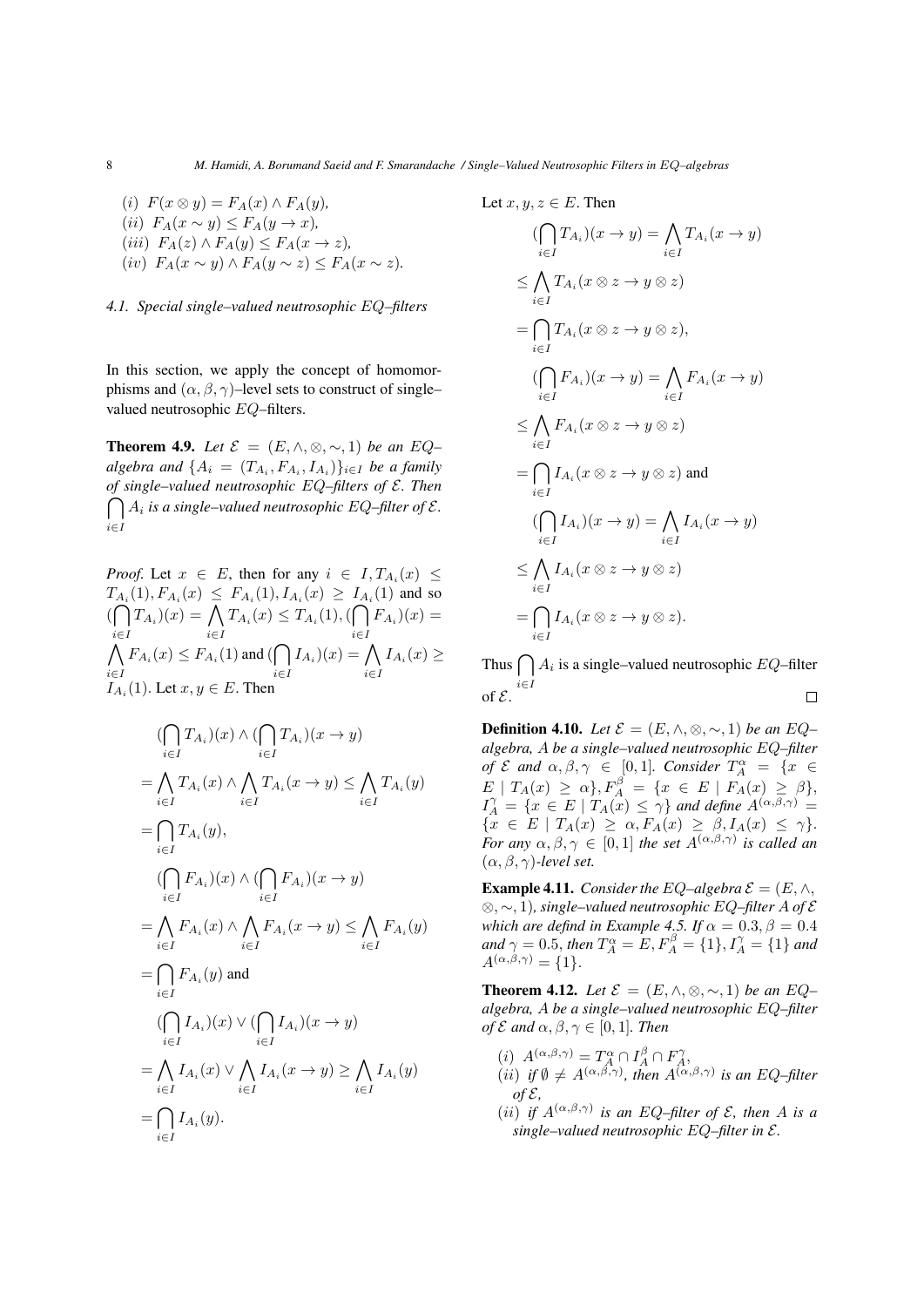*Proof.* (*i*) It is obtained by definition.

(*ii*)  $\emptyset \neq A^{(\alpha,\beta,\gamma)}$ , implies that there exists  $x \in$  $A^{(\alpha,\beta,\gamma)}$ . By Theorem 3.6, we conclude that  $\alpha \leq$  $T_A(x) \leq T_A(1), \beta \leq F_A(x) \leq F_A(1)$  and  $\gamma \geq$  $I_A(x) \geq I_A(1)$ . Therefore,  $1 \in A^{(\alpha,\beta,\gamma)}$ .

Let  $x \in A^{(\alpha,\beta,\gamma)}$  and  $x \leq y$ . Since  $T_A$  and  $F_A$  are monotone maps and  $I_A$  is an antimonotone map, we get that  $\alpha \leq T_A(x) \leq T_A(y), \beta \leq F_A(x) \leq F_A(y)$ and  $\gamma \ge I_A(x) \ge I_A(y)$ . Hence  $y \in A^{(\alpha,\beta,\gamma)}$ .

Let  $x \in A^{(\alpha,\beta,\gamma)}$  and  $x \to y \in A^{(\alpha,\beta,\gamma)}$ . Since A is a single–valued neutrosophic  $EQ$ –filter of  $\mathcal{E}$ , by definition we get that  $\alpha \leq T_A(x) \wedge T_A(x \to y) \leq$  $T_A(y), \beta \le F_A(x) \wedge F_A(x \to y) \le F_A(y)$  and  $\gamma \ge$  $I_A(x) \vee I_A(x \to y) \ge I_A(y)$ . So  $y \in A^{(\alpha,\beta,\gamma)}$ .

Let  $x \to y \in A^{(\alpha,\beta,\gamma)}$  and  $z \in E$ . Since A is a single–valued neutrosophic  $EQ$ –filter of  $\mathcal{E}$ , by definition we get that  $\alpha \leq T_A(x \to y) \leq T_A((x \otimes z) \to$  $(y \otimes z)$ ,  $\gamma \geq I_A(x \to y) \geq I_A((x \otimes z) \to (y \otimes z))$ and  $\beta \leq F_A(x \to y) \leq F_A((x \otimes z) \to (y \otimes z)).$ It follows that  $(x \otimes z) \rightarrow (y \otimes z) \in A^{(\alpha,\beta,\gamma)}$  and so  $A^{(\alpha,\beta,\gamma)}$  is an EQ–filter of  $\mathcal{E}$ .

(iii) Let  $x, y, z \in E$ . Consider  $\alpha_x = T_A(x), \beta_x =$  $F_A(x)$  and  $\gamma_x = I_A(x)$ . Since  $A^{(\alpha,\beta,\gamma)}$  is an EQ-filter of  $\mathcal{E}$ , then  $1 \in A^{(\alpha,\beta,\gamma)}$  implies that

$$
T_A(1) \ge \alpha_x = T_A(x), F_A(1) \ge \beta_x = F_A(x),
$$

 $I_A(1) \leq \gamma_x = I_A(x)$ .

Let  $\alpha_{x\to y} = T_A(x \to y), \beta_{x\to y} = F_A(x \to y),$  $\gamma_{x\to y} = I_A(x \to y), \alpha = \alpha_x \wedge \alpha_{x\to y}, \beta = \beta_x \wedge \beta_{x\to y}$ and  $\gamma = \gamma_x \vee \gamma_{x \to y}$ . We have  $T_A(x) = \alpha_x \ge$  $\alpha, T_A(x \rightarrow y) = \alpha_{x \rightarrow y} \geq \alpha, F_A(x) = \beta_x$  $\beta$ ,  $F_A(x \to y) = \beta_{x \to y} \ge \beta$  and  $I_A(x) = \gamma_x \le$  $\gamma, I_A(x \rightarrow y) = \gamma_{x \rightarrow y} \leq \gamma$ , so  $x, x \rightarrow y \in$  $A^{(\alpha,\beta,\gamma)}$ . Since  $A^{(\alpha,\beta,\gamma)}$  is an EQ-filter of  $\mathcal E$  we get  $y \in A^{(\alpha,\beta,\gamma)}$ . Thus we conclude that

$$
T_A(y) \ge \alpha = \alpha_x \wedge \alpha_{x \to y} = T_A(x) \wedge T_A(x \to y),
$$
  

$$
F_A(y) \ge \beta = \beta_x \wedge \beta_{x \to y} = F_A(x) \wedge F_A(x \to y)
$$

and  $I_A(y) \leq \gamma = \gamma_x \vee \gamma_{x \to y} = I_A(x) \vee I_A(x \to y)$ . We have  $T_A(x \to y) = \alpha_{x \to y} \geq \alpha_{x \to y} F_A(x \to y)$  $y$ ) =  $\beta_{x\to y} \geq \beta_{x\to y}$  and  $I_A(x \to y) = \gamma_{x\to y} \leq$  $\gamma_{x\to y}$ , so  $x \to y \in A^{(\alpha_{x\to y}, \beta_{x\to y}, \gamma_{x\to y})}$ . Since  $A^{(\alpha_{x\rightarrow y},\beta_{x\rightarrow y},\gamma_{x\rightarrow y})}$  is an EQ–filter of  $\mathcal E$  we get  $x\otimes$  $z \to y \otimes z \in A^{(\alpha_{x \to y}, \beta_{x \to y}, \gamma_{x \to y})}$ . Thus we conclude that

$$
T_A((x \otimes z) \to (y \otimes z)) \ge \alpha_{x \to y} = T_A(x \to y),
$$
  

$$
F_A((x \otimes z) \to (y \otimes z)) \ge \beta_{x \to y} = F_A(x \to y)
$$

and  $I_A((x \otimes z) \to (y \otimes z)) \geq \gamma_{x \to y} = I_A(x \to y)$ . It follows that  $A$  is a single–valued neutrosophic  $EQ \Box$ filter  $\mathcal{E}$ .

**Corollary 4.13.** *Let*  $\mathcal{E} = (E, \wedge, \otimes, \sim, 1)$  *be an*  $EQ$ – *algebra,* A *be a single–valued neutrosophic* EQ*–filter of*  $\mathcal{E}, \alpha, \beta, \gamma \in [0, 1]$  *and*  $\emptyset \neq A^{(\alpha, \beta, \gamma)}$ *.* 

(*i*)  $A^{(\alpha,\beta,\gamma)}$  *is an EQ–filter of*  $\mathcal E$  *if and only if*  $A$  *is a single–valued neutrosophic* EQ*–filter in* E*.*

(*ii*) *If*  $G_A = \{x \in E \mid T_A(1) = F_A(1) = \cdots \}$  $1, I_A(0) = 1$ , then  $G_A$  is an EQ–filter in  $\mathcal E$ 

Let  $A = (T_A, F_A, I_A)$  be a single–valued neutrosophic EQ-filter in  $\mathcal{E}, \alpha, \alpha', \beta, \beta', \gamma, \gamma' \in [0, 1]$  and  $\emptyset \neq H \subseteq \mathcal{E}$ . Consider

$$
T_{A,H}^{[\alpha,\alpha']} = \begin{cases} \alpha & \text{if } x \in H, \\ \alpha' & \text{otherwise,} \end{cases} F_{A,H}^{[\alpha,\alpha']} = \begin{cases} \beta & \text{if } x \in H, \\ \beta' & \text{o.w,} \end{cases}
$$

and  $I_{A,H}^{[\alpha,\alpha']}$  =  $\gamma'$  otherwise. Then we have the following corollary.

**Corollary 4.14.** Let  $A = (T_A, F_A, I_A)$  be a single*valued neutrosophic* EQ*–filter in* E*. Then*

- (i)  $T_{A,H}^{[\alpha,\alpha']}$ ,  $F_{A,G}^{[\alpha,\alpha']}$  and  $I_{A,G}^{[\alpha,\alpha']}$  are fuzzy subsets,
- (*ii*)  $T_{A,H}^{[\alpha,\alpha']}$  *is a fuzzy filter in* E *if and only if* G *is an* EQ*–filter of* E*,*
- (*iii*)  $F_{A,H}^{[\alpha,\alpha']}$  *is a fuzzy filter in* E *if and only if* G *is* an  $EQ$ –filter of  $E$ ,
- (*iv*)  $I_{A,H}^{[\alpha,\alpha']}$  *is a fuzzy filter in* E *if and only if* G *is an*  $EQ$ –*filter of*  $\mathcal{E}$ *.*

**Definition 4.15.** *Let*  $\mathcal{E} = (E, \wedge, \otimes, \sim, 1)$  *be an*  $EQ$ – *algebra,* A *be a single–valued neutrosophic* EQ*–filter of* E*. Then* A *is said to be a normal single–valued neutrosophic* EQ–filter of  $\mathcal E$  *if there exists*  $x, y, z \in E$ *such that*  $T_A(x) = 1, I_A(y) = 1$  *and*  $F_A(z) = 1$ *.* 

**Example 4.16.** *Consider the* EQ–algebra  $\mathcal{E} = (E, \wedge, \mathcal{E})$ ⊗, ∼, 1)*, which is defind in Example 4.5. If Define a single valued neutrosophic set map* A *in* E *as follows:*

| $T_A$ | 0   | a   | b   | c    | 1 |
|-------|-----|-----|-----|------|---|
| 0.4   | 0.4 | 0.4 | 0.4 | 0.4  | 1 |
| $I_A$ | 0   | a   | b   | c    | 1 |
| 1     | 1   | 1   | 1   | 0.11 |   |

\n

| $F_A$ | 0   | a   | b   | c   | 1 |
|-------|-----|-----|-----|-----|---|
| 0.2   | 0.2 | 0.2 | 0.2 | 0.2 | 1 |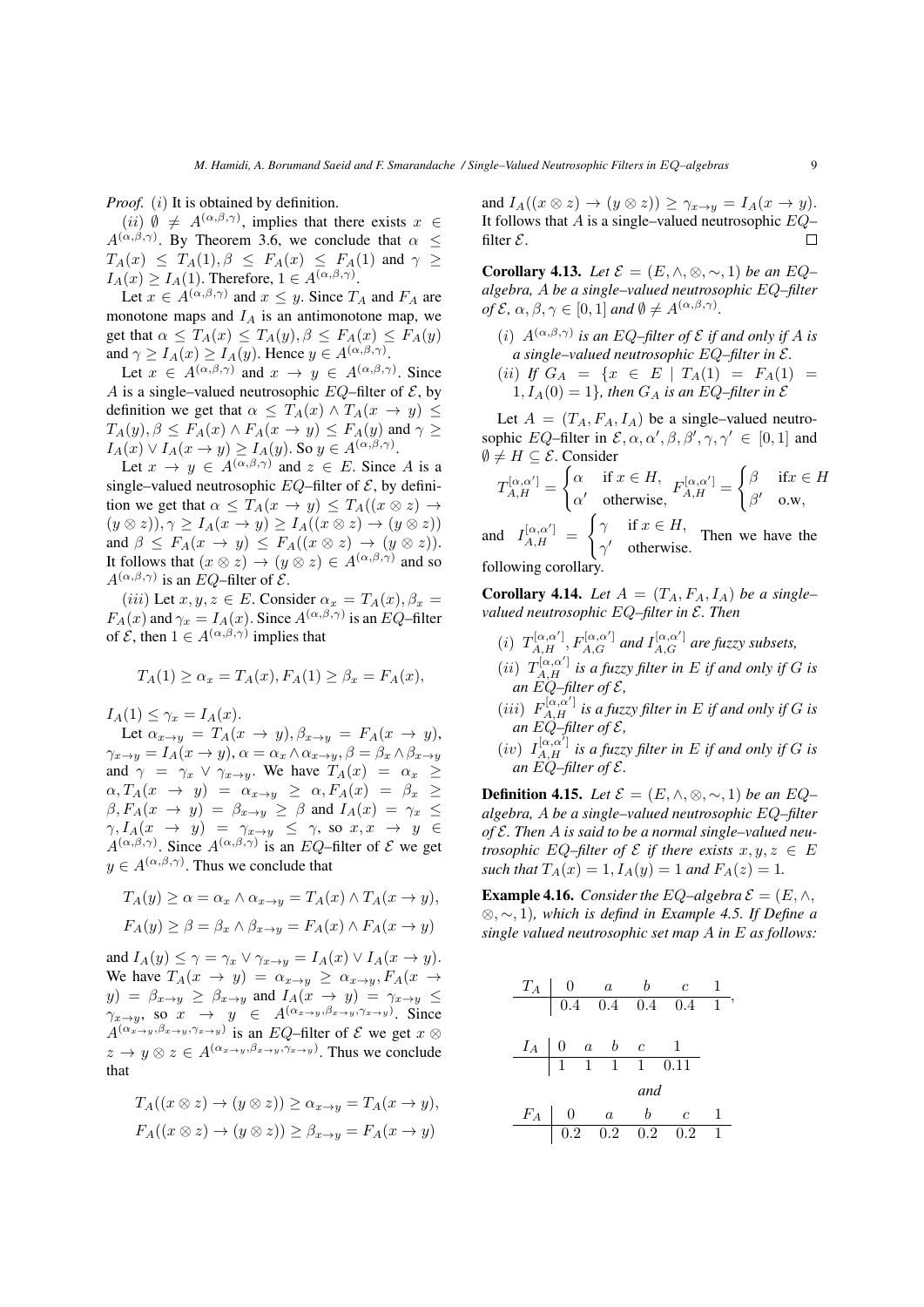*Hence* A *is a normal single–valued neutrosophic* EQ*– filter of*  $\mathcal{E}$ *.* 

**Theorem 4.17.** *Let*  $\mathcal{E} = (E, \wedge, \otimes, \sim, 1)$  *be an*  $EQ$ – *algebra and* A *be a single–valued neutrosophic* EQ*– filter of* E*. Then* A *is a normal single–valued neutrosophic* EQ–filter of  $\mathcal E$  *if and only if*  $T_A(1)$  =  $1, F_A(1) = 1$  and  $I_A(0) = 1$ .

*Proof.* By Corollary 3.7, it is straightforward.

 $\Box$ 

**Corollary 4.18.** Let  $A = (T_A, I_A, F_A)$  be a single*valued neutrosophic* EQ*–filter of* E*. Then*

- (i) A *is a normal single–valued neutrosophic* EQ*– filter of*  $\mathcal E$  *if and only if*  $T_A$ ,  $F_A$  *and*  $I_A$  *are normal fuzzy subset.*
- $(ii)$  *If there exists a sequence*  $\{(x_n, y_n, z_n)\}_{n=1}^{\infty}$  *of elements* E *in such a way that*

$$
\{(T_A(x_n), I_A(y_n), F_A(z_n))\} \to (1, 1, 1),
$$

*then*  $A(1, 0, 1) = (1, 1, 1)$ .

**Corollary 4.19.** *Let*  $\{A_i = (T_{A_i}, F_{A_i}, I_{A_i})\}_{i \in I}$  *be a family of normal single–valued neutrosophic* EQ*–* filters of E .Then  $\bigcap A_i$  is a normal single–valued neui∈I *trosophic* EQ*–filter of* E*.*

Let  $A = (T_A, I_A, F_A)$  be a single–valued neutrosophic EQ–filter of  $\mathcal{E}, x \in E$  and  $p \in [1, +\infty)$ . Consider  $T_A^{+p}(x) = \frac{1}{p}(p + T_A(x) - T_A(1)),$  $F_A^{+p}(x) = \frac{1}{p}(p + F_A(x) - F_A(1))$  and  $I_A^{+p}(x) =$ 1  $\frac{1}{p}(p+I_A(x)-I_A(0)).$ 

**Theorem 4.20.** Let  $A = (T_A, I_A, F_A)$  be a single*valued neutrosophic* EQ*–filter of* E*. Then*

(*i*)  $T_A^{+p}$  is a normal EQ–filter of  $\mathcal{E}$ , (*ii*)  $I_A^{+p}$  is a normal EQ–filter of  $\mathcal{E}$ , (*iii*)  $(T_A^{+p})^{+p} = T_A^{+p}$  *if and only if*  $p = 1$ ,  $(iv)$   $(I_A^{+p})^{+p} = I_A^{+p}$  *if and only if*  $p = 1$ *,*  $(v)$   $(T_A^{+p})^{+p} = T_A$  *if and only if*  $T_A$  *is normal* EQ*–filter,* (*vi*)  $(I_A^{+p})^{+p} = I_A$  *if and only if*  $I_A(0) = 1$ *.* 

*Proof.* (i) Let  $x \in E$ . Because  $T_A(x) \leq T_A(1)$ , then we have  $T_A^{+p}(x) = \frac{1}{p}(p + T_A(x) - T_A(1)) \le 1$ . Assume that  $x, y \in E$ . Using  $(SVNF2)$ , we get that

$$
T_A^{+p}(x) \wedge T_A^{+p}(x \to y) = \frac{1}{p}(p + T_A(x) - T_A(1))
$$
  
\n
$$
\wedge \frac{1}{p}(p + T_A(x \to y) - T_A(1))
$$
  
\n
$$
= \frac{1}{p}[(p + T_A(x) - T_A(1))]
$$
  
\n
$$
\wedge (p + T_A(x \to y) - T_A(1))]
$$
  
\n
$$
= \frac{1}{p}[((p \wedge p) + (T_A(x) \wedge T_A(x \to y))
$$
  
\n
$$
- (T_A(1) \wedge T_A(1))]
$$
  
\n
$$
\leq \frac{1}{p}(p + T_A(y) - T_A(1)) = T_A^{+p}(y).
$$

Suppose that  $x, y, z \in E$ . Using (SVNF3), we get that

$$
T_A^{+p}(x \to y) = \frac{1}{p}(p + T_A(x \to y) - T_A(1))
$$
  
\n
$$
\leq \frac{1}{p}(p + T_A(x \otimes z \to y \otimes z))
$$
  
\n
$$
-T_A(1)) = T_A^{+p}(x \otimes z \to y \otimes z).
$$

Thus  $T_A^{+p}$  is an  $EQ$ -filter of  $\mathcal E$ . In addition the equality  $T_A^{+p}(1) = \frac{1}{p}(p + T_A(1) - T_A(1)) = 1$ , implies that  $T_A^{+p}$  is a normal EQ–filter of  $\mathcal{E}$ .

(ii) Let  $x \in E$ . Since  $I_A(x) \leq I_A(0)$  we get that  $I_A^{+p}(x) = \frac{1}{p}(p + I_A(x) - I_A(0)) \leq 1$ . Items  $(SVNF2)$  and  $(SVNF3)$  are obtained similar to the item  $(i)$ .

(*iii*) Assume that  $x \in E$ . Then

$$
(T_A^{+p})^{+p}(x) = \left[\frac{1}{p}(p + T_A(x) - T_A(1))\right]^{+p}
$$
  
=  $\frac{1}{p}[p + \frac{1}{p}(p + T_A(x) - T_A(1))]$   
 $-\frac{1}{p}(p + T_A(1) - T_A(1))]$   
=  $\frac{1}{p}(p + \frac{1}{p}(T_A(x) - T_A(1))).$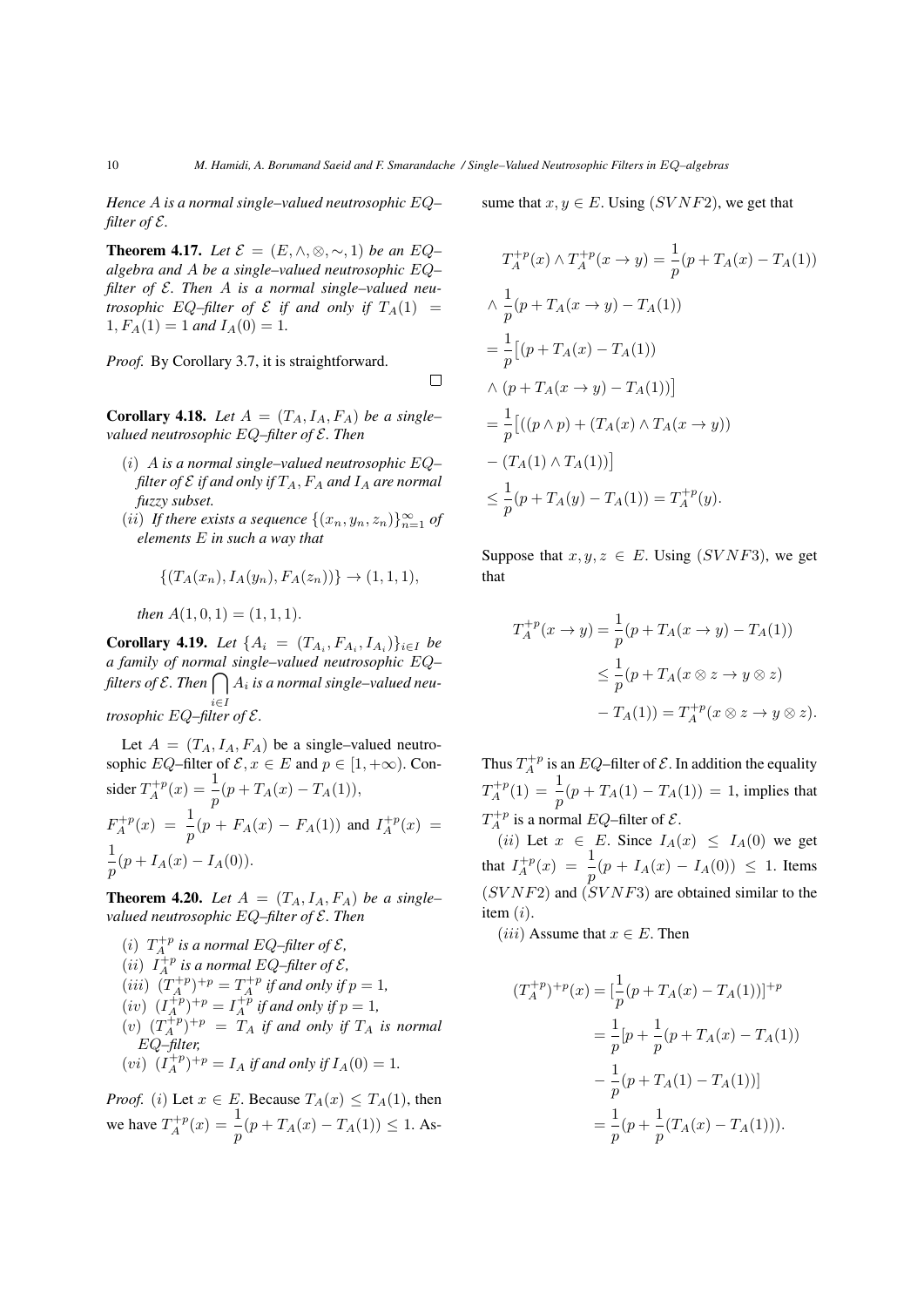So

$$
(T_A^{+p})^{+p}(x) = T_A^{+p}(x)
$$
  
\n
$$
\iff \frac{1}{p}(p + \frac{1}{p}(T_A(x) - T_A(1)))
$$
  
\n
$$
= \frac{1}{p}(p + T_A(x) - T_A(1))
$$
  
\n
$$
\iff p = 1.
$$

 $(iv)$  It is similar to  $(iii)$ .

(v) Let 
$$
x \in E
$$
.  $(T_A^{+p})^{+p} = T_A$  if and only if  
\n
$$
\frac{1}{p}(p + \frac{1}{p}(T_A(x) - T_A(1))) = T_A(x)
$$
\n
$$
\iff T_A(1) = (1 - p^2)T_A(x) + p^2
$$
\n
$$
\iff p = 1 \iff T_A(1) = 1.
$$

 $(vi)$  It is similar to  $(v)$ .

$$
\Box
$$

**Example 4.21.** *Let*  $E = \{0, a, b, c, 1\}$ *. Define operations "*⊗, ∼*" and an operation "*∧*" on* E *as follows:*

| $\wedge$ 0 a b c 1                                | $\otimes$ 0 a b c 1                                                                  |  | $\sim$ 0 a b c 1                            |
|---------------------------------------------------|--------------------------------------------------------------------------------------|--|---------------------------------------------|
| 000000                                            | 000000                                                                               |  | $0 \vert 1 \; c \; b \; a \; 0$             |
| $a \vert 0 a a a a$                               | $\begin{array}{c cc} a & 0 & 0 & 0 & 0 & a \\ b & 0 & 0 & 0 & a & b \end{array}$ and |  | $a \vert c \vert 1 \vert c \vert b \vert a$ |
| $b \vert 0 \vert a \vert b \vert b \vert b \vert$ |                                                                                      |  | $b \,   b \, c \, 1 \, c \, b$              |
| $c \vert 0 \vert a \vert b \vert c \vert c$       | $c \mid 0 0 0 a c$                                                                   |  | $c \vert a \vert b \vert c \vert 1 \vert c$ |
| 1 0ab c 1                                         | $1 \vert 0 \, a \, b \, c \, 1$                                                      |  | $1 \vert 0 \vert a \vert b \vert c \vert 1$ |

*Then*  $\mathcal{E} = (E, \wedge, \otimes, \sim, 1)$  *is an EQ–algebra, where b and* c *are non-comparable. Now, obtain the operation "*→*" as follows:*

|                | $\rightarrow 0$ a b c 1                                                                                                                              |  |
|----------------|------------------------------------------------------------------------------------------------------------------------------------------------------|--|
| $\overline{0}$ | $\begin{array}{c} 1\; 1\; 1\; 1\; 1\\ c\; 1\; 1\; 1\; 1\\ b\; c\; 1\; 1\; 1\\ a\; b\; c\; 1\; 1\\ a\; b\; c\; 1\; 1\\ 0\; a\; b\; c\; 1 \end{array}$ |  |
| $\overline{a}$ |                                                                                                                                                      |  |
| $\bar{b}$      |                                                                                                                                                      |  |
| $\overline{c}$ |                                                                                                                                                      |  |
| 1              |                                                                                                                                                      |  |

*Define a single valued neutrosophic set map* A *in* E *as follows:*



*Hence* A *is a single–valued neutrosophic* EQ*–prefilter of*  $\mathcal{E}$ *. Consider*  $p = 3$ *, then we obtain a single–valued neutrosophic* EQ*–prefilter* A+3 *in* E *as follows:*

$$
\begin{array}{c|cccc} T_A^{+3} & 0 & a & b & c & 1 \\ \hline & 0.97 & 0.973 & 0.977 & 0.98 & 1 \\ \end{array},
$$
\n
$$
\begin{array}{c|cccc} I_A^{+3} & 0 & a & b & c & 1 \\ \hline & 1 & 0.977 & 0.973 & 0.99 & 0.987 \\ \end{array}
$$
\n
$$
\begin{array}{c|cccc} H_A^{+3} & 0 & a & b & c & 1 \\ \hline & 0.987 & 0.99 & 0.993 & 0.997 & 1 \\ \end{array}
$$

**Corollary 4.22.** Let  $A = (T_A, I_A, F_A)$  be a single*valued neutrosophic* EQ*–filter of* E*. Then*

(*i*)  $F_A^{+p}$  is a normal EQ–filter of  $\mathcal{E}$ , (*ii*)  $(F_A^{+p})^{+p} = F_A^{+p}$  *if and only if*  $p = 1$ ,  $(iii)$   $(F_A^{+p})^{+p} = F_A$  *if and only if*  $F_A$  *is normal* EQ*–filter.*

**Corollary 4.23.** Let  $A = (T_A, I_A, F_A)$  be a single*valued neutrosophic* EQ*–filter of* E*. Then*

- (*i*)  $A^{+p} = (T_A^{+p}, I_A^{+p}, F_A^{+p})$  *is a normal singlevalued neutrosophic* EQ*–filter of* E*,*
- (*ii*)  $(A^{+p})^{+p} = A^{+p}$  *if and only if*  $p = 1$ *,*
- $(ii)$   $(A^{+p})^{+p} = A$  *if and only if* A *is a normal single–valued neutrosophic* EQ*–filter.*

*Proof.* It is trivial by Theorem 4.20 and Corollary 4.22.  $\Box$ 

Let  $A = (T_A, I_A, F_A)$  be a single–valued neutrosophic  $EQ$ –filter of  $E$  and  $g$  be an endomorphism on  $\mathcal{E}$ . Now we define  $A^g = (T_A^g, I_A^g, F_A^g)$ by  $T_A^g(x) = T_A(g(x)), F_A^g(x) = F_A(g(x))$  and  $I_A^g(x) = I_A(g(x)).$ 

**Theorem 4.24.** Let  $A = (T_A, I_A, F_A)$  be a single*valued neutrosophic*  $EQ$ –filter of  $\mathcal E$  and  $x, y \in E$ . *Then*

- (i) if  $x \leq y$ , then  $T_A^g(x) \leq T_A^g(y)$ ,  $F_A^g(x) \leq F_A^g(y)$ *and*  $I_A^g(x) \geq I_A^g(y)$ ,
- (ii) A<sup>g</sup> *is a single–valued neutrosophic* EQ*–filter of* E*,*
- (*iii*)  $T'_{A}(x) = \frac{1}{2}(T^{g}_{A}(x) + T_{A}(x))$  *is a fuzzy filter in* E*,*
- (*iv*)  $F'_{A}(x) = \frac{1}{2}(F^{g}_{A}(x) + F_{A}(x))$  *is a fuzzy filter in* E*,*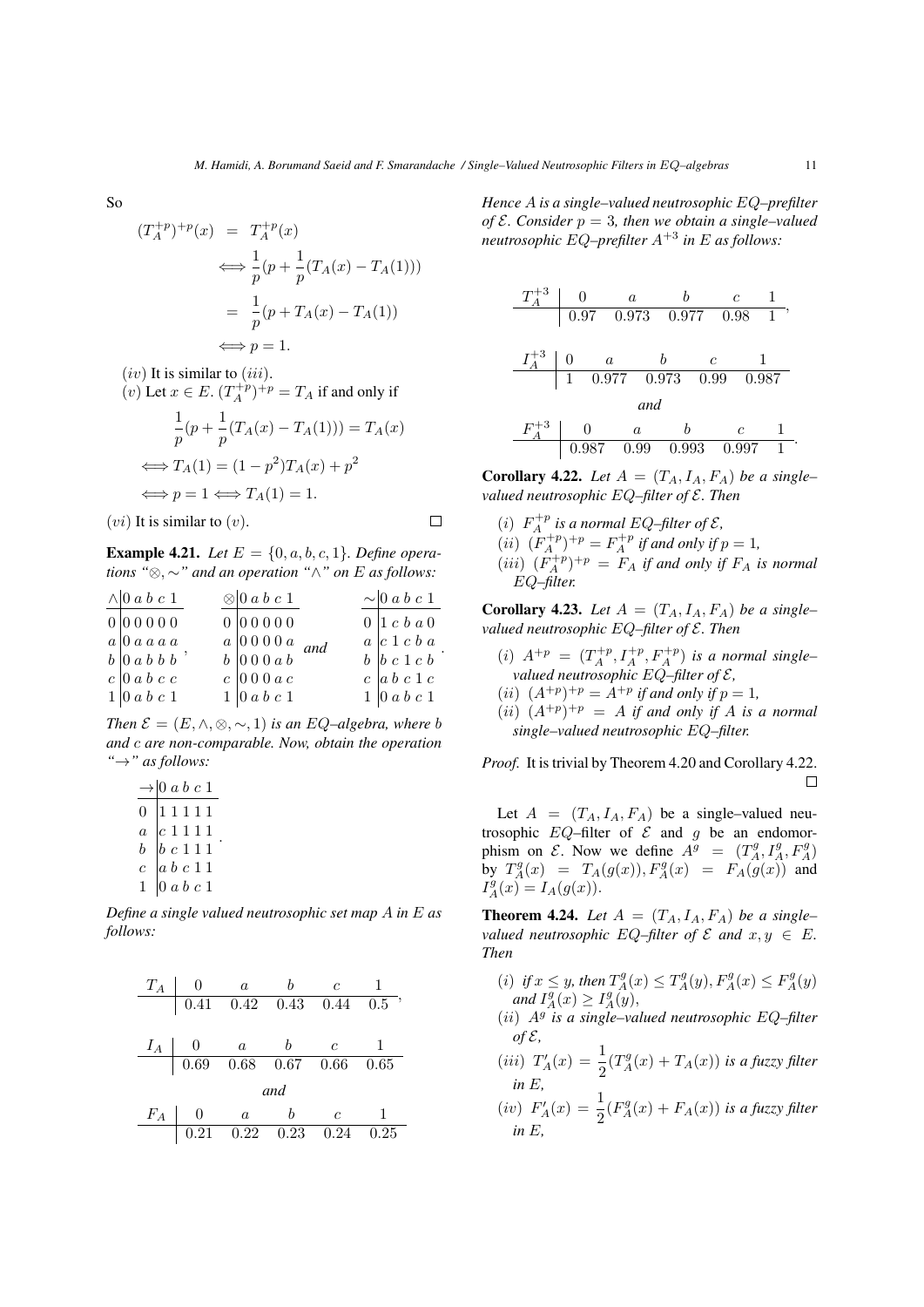(*v*)  $A'^{g} = (T'_{A}, I'_{A}, F'_{A})$  *is a single–valued neutrosophic* EQ*–filter of* E*.*

*Proof.* (i) Let  $x, y \in E$ . If  $x \leq y$ , then  $g(x) \leq g(y)$ . It follows that  $T_A^g(x) = T_A(g(x)) \leq T_A(g(y)), F_A^g(x) =$  $F_A(g(x)) \leq F_A(g(y))$  and  $I_A^g(x) = I_A(g(x)) \geq$  $I_A(g(y))$ .

(*ii*) Since  $g(x \to y) = g(x) \to g(y)$ , we get that

$$
T_A^g(x) \wedge T_A^g(x \to y)
$$
  
=  $T_A(g(x)) \wedge T_A(g(x) \to g(y))$   
 $\leq T_A(g(y)) = T_A^g(y), F_A^g(x) \wedge F_A^g(x \to y)$   
=  $F_A(g(x)) \wedge F_A(g(x) \to g(y))$   
 $\leq F_A(g(y)) = F_A^g(y)$ 

and  $I_A^g(x) \vee I_A^g(x \to y) = I_A(g(x)) \vee I_A(g(x) \to y)$  $g(y)$ )  $\leq I_A(g(y)) = I_A^g(y)$ . Let  $z \in E$ . Since  $g(x \otimes z \rightarrow y \otimes z) = g(x \otimes z) \rightarrow$ 

$$
g(y \otimes z)
$$
, we get that

$$
T_A^g(x \to y) = T_A(g(x) \to g(y))
$$
  
\n
$$
\leq T_A(g(x \otimes z \to y \otimes z))
$$
  
\n
$$
= T_A(g(x \otimes z) \to (y \otimes z))
$$
  
\n
$$
= T_A^g(x \otimes z \to y \otimes z),
$$
  
\n
$$
F_A^g(x \to y) = F_A(g(x) \to g(y))
$$
  
\n
$$
\leq F_A(g(x \otimes z \to y \otimes z))
$$
  
\n
$$
= F_A(g(x \otimes z) \to (y \otimes z))
$$
  
\n
$$
= F_A^g(x \otimes z \to y \otimes z),
$$
  
\n
$$
I_A^g(x \to y) = I_A(g(x) \to g(y))
$$
  
\n
$$
\geq I_A(g(x \otimes z \to y \otimes z))
$$
  
\n
$$
= I_A(g(x \otimes z) \to (y \otimes z))
$$
  
\n
$$
= I_A^g(x \otimes z \to y \otimes z).
$$

So by the item  $(i)$ ,  $A<sup>g</sup>$  is a single–valued neutrosophic EQ–filter of  $\mathcal{E}$ .

 $(iii), (iv)$  Let  $x \in E$ . Since  $g(1) = 1$ , so  $T_A(x)$  +  $T_A(g(x)) \leq 2$  implies that  $T'_A(x) = \frac{1}{2}(T^g_A(x) +$  $T_A(x)$ )  $\leq T'_A(1)$ . In a similar way  $F'_A(x) \leq F'_A(1)$ and  $I'_{A}(x) \geq I'_{A}(1)$  are obtained. Suppose that  $x, y \in$ 

### E. Then we have

$$
T'_A(x) \wedge T'_A(x \to y)
$$
  
=  $\frac{1}{2}(T_A^g(x) + T_A(x))$   
 $\wedge \frac{1}{2}(T_A^g(x \to y) + T_A(x \to y))$   
=  $\frac{1}{2}(T_A^g(x) \wedge T_A^g(x \to y))$   
+  $\frac{1}{2}(T_A(x) + T_A(x \to y))$   
 $\leq \frac{1}{2}(T_A^g(y) + T_A(y)) = T'_A(y).$ 

We can show that  $F'_A(x) \wedge F'_A(x \to y) \leq F'_A(y)$  and  $I'_{A}(x) \vee I'_{A}(x \rightarrow y) \geq I'_{A}(y)$ . Let  $x, y, z \in E$ . Then

$$
T'_A(x \to y) = \frac{1}{2}(T_A^g(x \to y) + T_A(x \to y))
$$
  
= 
$$
\frac{1}{2}(T_A(g(x \to y)) + T_A(x \to y))
$$
  

$$
\leq \frac{1}{2}(T_A(g(x \otimes z \to y \otimes z)) + T_A(x \otimes z \to y \otimes z))
$$
  
= 
$$
\frac{1}{2}(T_A^g((x \otimes z \to y \otimes z)) + T_A(x \otimes z \to y \otimes z))
$$
  
= 
$$
T'_A(x \otimes z \to y \otimes z).
$$

In a similar way can see that  $F'_A(x \to y) \leq F'_A(x \otimes y)$  $z \to y \otimes z$ ) and  $I'_A(x \to y) \geq I'_A(x \otimes z \to y \otimes z)$ . (v) It is obtained from previous items.  $\Box$ 

**Example 4.25.** *Let*  $E = \{a_1, a_2, a_3, a_4, a_5, a_6\}$ *. Define operations "*⊗, ∼*" and "*∧*" on* E *as follows:*

| $\wedge$ $a_1 a_2 a_3 a_4 a_5 a_6$ | $\otimes$ $\vert a_1 \, a_2 \, a_3 \, a_4 \, a_5 \, a_6 \vert$ |
|------------------------------------|----------------------------------------------------------------|
| $a_1   a_1 a_1 a_1 a_1 a_1 a_1$    | $a_1   a_1 a_1 a_1 a_1 a_1 a_1$                                |
| $a_2 a_1 a_2 a_2 a_2 a_2 a_2$      | $a_2 a_1\ a_1\ a_1\ a_1\ a_1\ a_1$                             |
| $a_3 a_1 a_2 a_3 a_3 a_3 a_3,$     | $a_3 a_1 a_1 a_1 a_1 a_1 a_1$ and                              |
| $a_4 a_1 a_2 a_3 a_4 a_4 a_4$      | $a_4 a_1\ a_1\ a_1\ a_1\ a_1\ a_1$                             |
| $a_5 a_1 a_2 a_3 a_4 a_5 a_5$      | $a_5 a_1\ a_1\ a_1\ a_1\ a_5\ a_5$                             |
| $a_6   a_1 a_2 a_3 a_4 a_5 a_6$    | $a_6 a_1 a_2 a_3 a_4 a_5 a_6$                                  |
|                                    |                                                                |

| $\sim$ $a_1 a_2 a_3 a_4 a_5 a_6$                                                                                                                                                                                                                                                                                       |
|------------------------------------------------------------------------------------------------------------------------------------------------------------------------------------------------------------------------------------------------------------------------------------------------------------------------|
|                                                                                                                                                                                                                                                                                                                        |
|                                                                                                                                                                                                                                                                                                                        |
|                                                                                                                                                                                                                                                                                                                        |
|                                                                                                                                                                                                                                                                                                                        |
|                                                                                                                                                                                                                                                                                                                        |
| $\begin{array}{l l} \hline a_1 & a_6 & a_6 & a_1 & a_1 & a_1 & a_1 \\ \hline a_2 & a_6 & a_6 & a_1 & a_1 & a_1 & a_1 \\ a_3 & a_1 & a_1 & a_6 & a_4 & a_4 & a_4 \\ a_4 & a_1 & a_1 & a_4 & a_6 & a_4 & a_4 \\ a_5 & a_1 & a_1 & a_4 & a_4 & a_5 & a_6 \\ a_6 & a_1 & a_1 & a_4 & a_4 & a_5 & a_6 \\\hline \end{array}$ |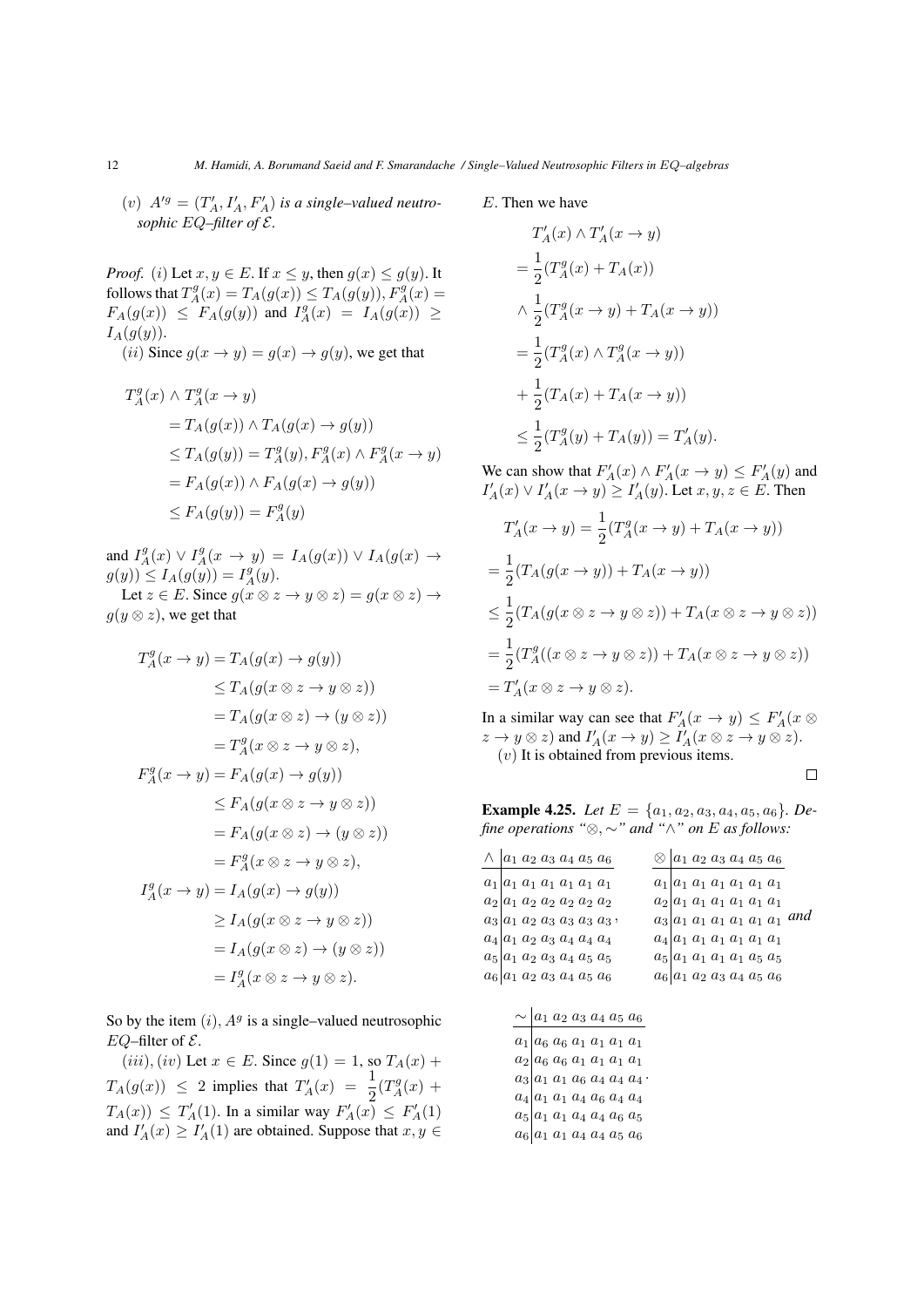*Now, we obtain the operation "*→*" as follows:*

$$
\begin{array}{r|l} \hline \to a_1 & a_2 & a_3 & a_4 & a_5 & a_6 \\ \hline a_1 & a_6 & a_6 & a_6 & a_6 & a_6 & a_6 \\ a_2 & a_6 & a_6 & a_6 & a_6 & a_6 & a_6 \\ a_3 & a_1 & a_1 & a_6 & a_6 & a_6 & a_6 \\ a_4 & a_1 & a_1 & a_4 & a_6 & a_6 & a_6 \\ a_5 & a_1 & a_1 & a_4 & a_4 & a_5 & a_6 \\ a_6 & a_1 & a_1 & a_4 & a_4 & a_5 & a_6 \end{array}
$$

*Then*  $\mathcal{E} = (E, \wedge, \otimes, \sim, a_6)$  *is an EQ–algebra. Let*  $g \in$ End(E). Clearly  $g(a_6) = a_6$ . Since for any  $1 \le i \le$  $4, 1 \leq j \leq 6, g(a_1) = g(a_i \otimes a_j) = g(a_i) \otimes g(a_j).$ *So*  $a_1 = g(a_1) = g(a_5 \sim a_2) = g(a_5) \sim g(a_2) =$  $g(a_5) \sim a_1 = a_1$  *implies that*  $g(a_5) = a_1$ *. Hence define a single valued neutrosophic set map* A *in* E *and a map* g *on* E *as follows:*

|     |  |                                                                                                                           |  |  | $T_A$   $a_1$ $a_2$ $a_3$ $a_4$ $a_5$ $a_6$                                                                                          |                                                                                                                                       |  |  |  |
|-----|--|---------------------------------------------------------------------------------------------------------------------------|--|--|--------------------------------------------------------------------------------------------------------------------------------------|---------------------------------------------------------------------------------------------------------------------------------------|--|--|--|
|     |  |                                                                                                                           |  |  |                                                                                                                                      | $\begin{array}{cccccc} 0.01 & 0.02 & 0.03 & 0.04 & 0.05 & 0.06 \end{array}$                                                           |  |  |  |
|     |  |                                                                                                                           |  |  |                                                                                                                                      | $\begin{array}{c cccccc} F_A & a_1 & a_2 & a_3 & a_4 & a_5 & a_6 \\ \hline & 0.11 & 0.12 & 0.13 & 0.14 & 0.15 & 0.16 \\ \end{array},$ |  |  |  |
|     |  |                                                                                                                           |  |  |                                                                                                                                      |                                                                                                                                       |  |  |  |
|     |  |                                                                                                                           |  |  |                                                                                                                                      |                                                                                                                                       |  |  |  |
|     |  |                                                                                                                           |  |  |                                                                                                                                      |                                                                                                                                       |  |  |  |
|     |  |                                                                                                                           |  |  | $\begin{array}{c cccccc} I_A & a_1 & a_2 & a_3 & a_4 & a_5 & a_6 \\ \hline & 0.61 & 0.52 & 0.43 & 0.34 & 0.25 & 0.16 \\ \end{array}$ |                                                                                                                                       |  |  |  |
| and |  |                                                                                                                           |  |  |                                                                                                                                      |                                                                                                                                       |  |  |  |
|     |  |                                                                                                                           |  |  |                                                                                                                                      |                                                                                                                                       |  |  |  |
|     |  | $\begin{array}{c cccccc} g & a_1 & a_2 & a_3 & a_4 & a_5 & a_6 \ \hline & a_1 & a_1 & a_1 & a_1 & a_5 & a_6 \end{array}.$ |  |  |                                                                                                                                      |                                                                                                                                       |  |  |  |

*Hence*  $(A, \mathcal{E})$  *is a single–valued neutrosophic*  $EQ$ *prefilter. Now, we obtain a single valued neutrosophic* EQ-prefilter  $A^g$  in E follows:

| $T_A^g$   $a_1$ $a_2$ $a_3$ $a_4$ $a_5$ $a_6$                                                          |     |  |       |
|--------------------------------------------------------------------------------------------------------|-----|--|-------|
| $\begin{array}{ rrrrrr} 0.01 & 0.01 & 0.01 & 0.01 & 0.05 & 0.06 \end{array}$                           |     |  |       |
| $F_A^g$ a <sub>1</sub> $a_2$ $a_3$ $a_4$ $a_5$ $a_6$                                                   |     |  |       |
| $\frac{1}{0.11}$ 0.11 0.11 0.11 0.15 0.16                                                              |     |  |       |
|                                                                                                        | and |  |       |
| $I_A^g$ $a_1$ $a_2$ $a_3$ $a_4$ $a_5$                                                                  |     |  | $a_6$ |
| $\begin{array}{ c c c c c c c c } \hline 0.61 & 0.61 & 0.61 & 0.61 & 0.25 & 0.16 \ \hline \end{array}$ |     |  |       |

*and obtain a single valued neutrosophic* EQ*–prefilter* A'<sup>g</sup> in E follows:

|  | $T_A^{'g}$   $a_1$   $a_2$   $a_3$   $a_4$   $a_5$   $a_6$                                           |  |  |
|--|------------------------------------------------------------------------------------------------------|--|--|
|  | $\begin{bmatrix} 0.01 & 0.015 & 0.02 & 0.025 & 0.05 & 0.06 \end{bmatrix}$                            |  |  |
|  | $F_A^{'g}$ a <sub>1</sub> a <sub>2</sub> a <sub>3</sub> a <sub>4</sub> a <sub>5</sub> a <sub>6</sub> |  |  |
|  | $\begin{array}{cccccc} 0.11 & 0.115 & 0.12 & 0.125 & 0.15 & 0.16 \end{array}$                        |  |  |

$$
\begin{array}{c|cccc}\n & and \\
A & a_1 & a_2 & a_3 & a_4 & a_5 & a_6 \\
\hline\n0.61 & 0.565 & 0.52 & 0.475 & 0.25 & 0.16\n\end{array}.
$$

### 5. Conclusion

 $I_A^{\prime g}$ 

The current paper considered the concept of single– valued neutrosophic EQ–algebras and introduce the concepts single–valued neutrosophic EQ–subalgebras, single–valued neutrosophic EQ–prefilters and single– valued neutrosophic EQ–filters.

- $(i)$  It is showed that single–valued neutrosophic EQ–subalgebras preserve some binary relation on EQ–algebras under some conditions.
- $(ii)$  Using the some properties of single–valued neutrosophic EQ–prefilters, we construct new single–valued neutrosophic EQ–prefilters.
- $(iii)$  We considered that single–valued neutrosophic EQ–filters as generalisation of single–valued neutrosophic EQ–prefilters and constructed them.
- $(iv)$  We connected the concept of  $EQ$ –prefilters to single–valued neutrosophic EQ–prefilters and the concept of EQ–filters to single–valued neutrosophic EQ–filters, so we obtained such structures from this connection.

Acknowledgments The authors would like to express their gratitude to anonymous referees for their comments and suggestions which improved the paper.

## References

- [1] S. Alkhazaleh, A. R. Salleh and N. Hassan, *Neutrosophic soft set*, Advances in Decision Sciences, 2011 (2011).
- [2] M. Akram, S. Shahzadi and A. Borumand Saeid, *Neutrosophic Hypergraphs*, TWMS J. of Apl. & Eng. Math., (to appear).
- [3] M. Hamidi and A. Borumand Saeid, *Accessible single-valued neutrosophic graphs*, J. Appl. Math. Comput., 57 (2018), 121– 146.
- [4] M. Hamidi and A. Borumand Saeid, EQ*-algebras based on hyper* EQ*-algebras*, Bol. Soc. Mat. Mex., 24 (2018), 11–35.
- [5] M. Hamidi and A. Borumand Saeid, *Achievable single-valued neutrosophic graphs in Wireless sensor networks*, New Mathematics and Natural Computation, (to appear).
- [6] M. Dyba and V. Novak, EQ*–logics with delta connective*, Iran. J. Fuzzy System., 12(2) (2015), 41-61.
- [7] M. El-Zekey, *Representable Good* EQ*–algebras*, Soft Comput., 14 (2010), 1011–1023.
- [8] M. El-Zekey, V. Novak, and R. Mesiar, *On good EQ–algebras*, Fuzzy Sets and Systems, 178(1) (2011), 1–23.
- [9] Y. B. Jun, S. Z. Song, *Hesitant Fuzzy Prefilters and Filters of* EQ*–algebras*, Appl. Math. Sci., (9) 11 (2015), 515–532.